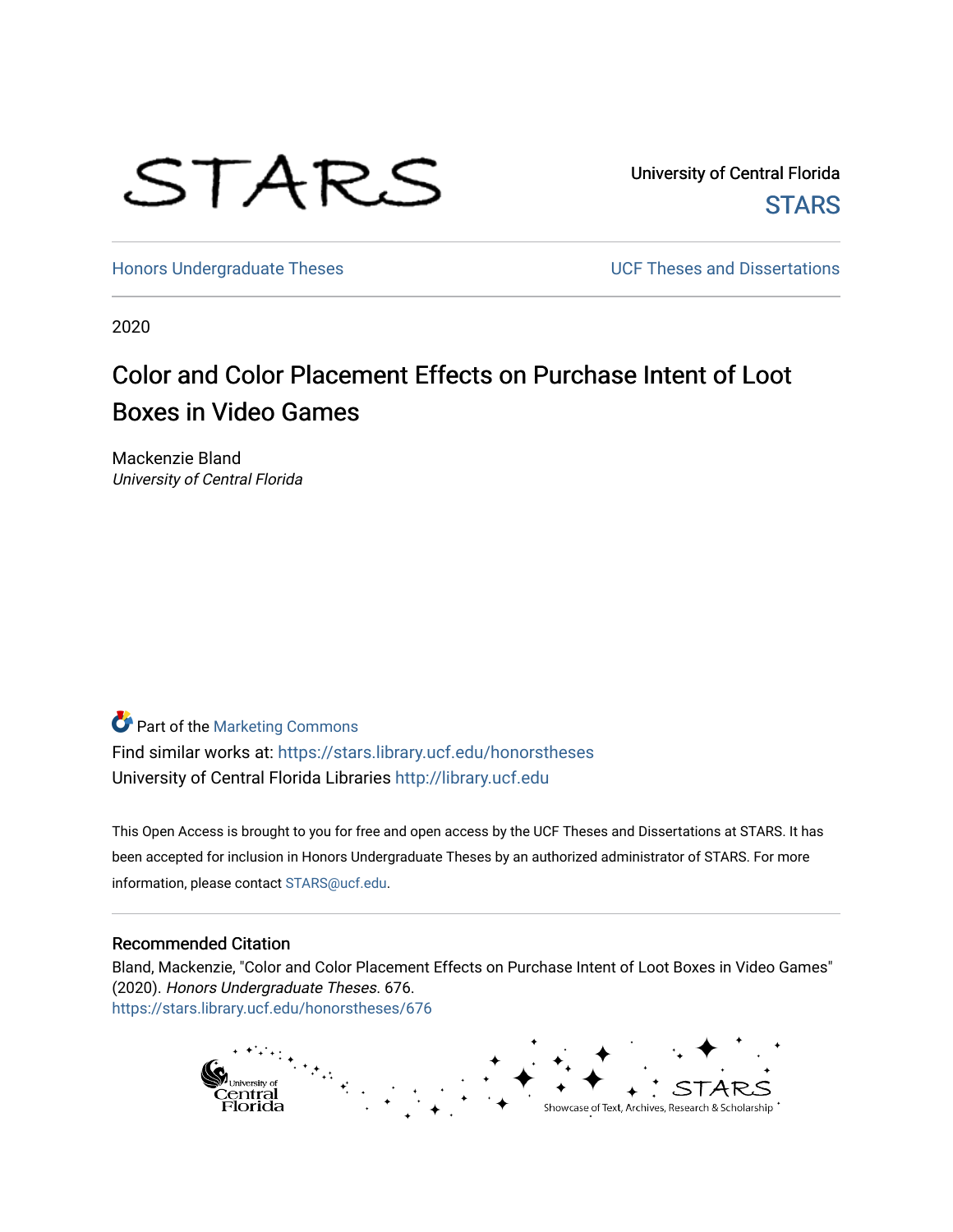## COLOR AND COLOR PLACEMENT EFFECTS ON PURCHASE INTENT OF LOOT BOXES IN VIDEO GAMES

By

### MACKENZIE BLAND

A thesis submitted in partial fulfillment of the requirements For the Honors in the Major Program in Marketing in the College of Business Administration and in the Burnett Honors College at the University of Central Florida Orlando, Florida

Spring Term 2020

Thesis Chair: David Luna, Ph.D.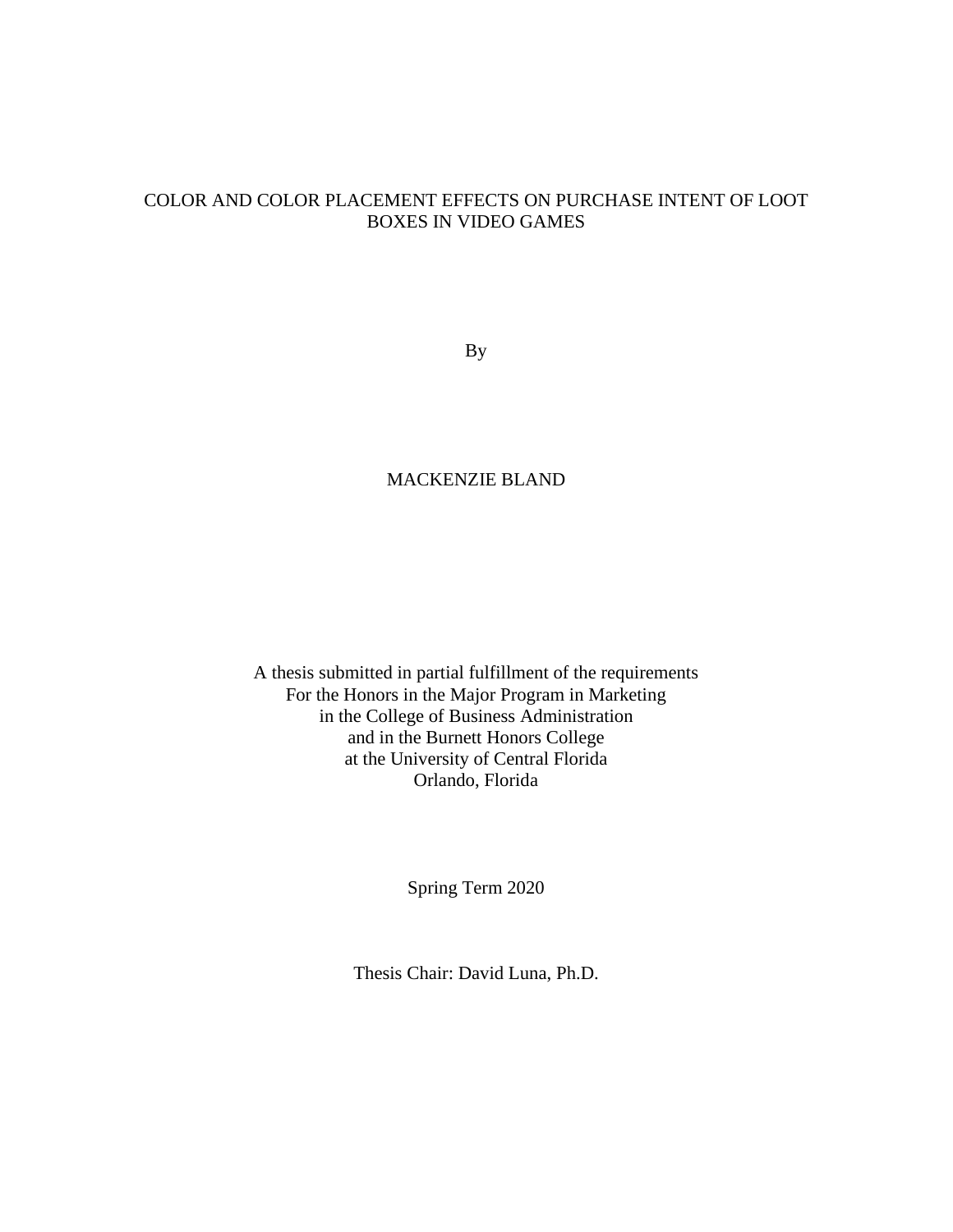## **ABSTRACT**

<span id="page-2-0"></span>Research on the effects of color associations in gambling situations has especially come to the forefront in recent times with the rise of casinos and other sales techniques in which consumers do not know the outcome of their purchases. Loot boxes are a unique form of micro-transactions in video games where players are uncertain about the objects they will receive with their monetary purchase. The aim of this study is to explore the effects of color and color placement in ads on loot box purchase intent. It will contribute to research about color perception in marketing and will, more specifically, establish a link between color associations in Call-to-Action (CTA) buttons and online video game environments in which gambling takes place. This research sets out to demonstrate that the color red, when placed in a foreground CTA button will achieve the highest purchase intent for a theoretical loot box in an online video game scenario. The study tests the placement of the color (foreground and background) and the color itself (red, blue, and gray).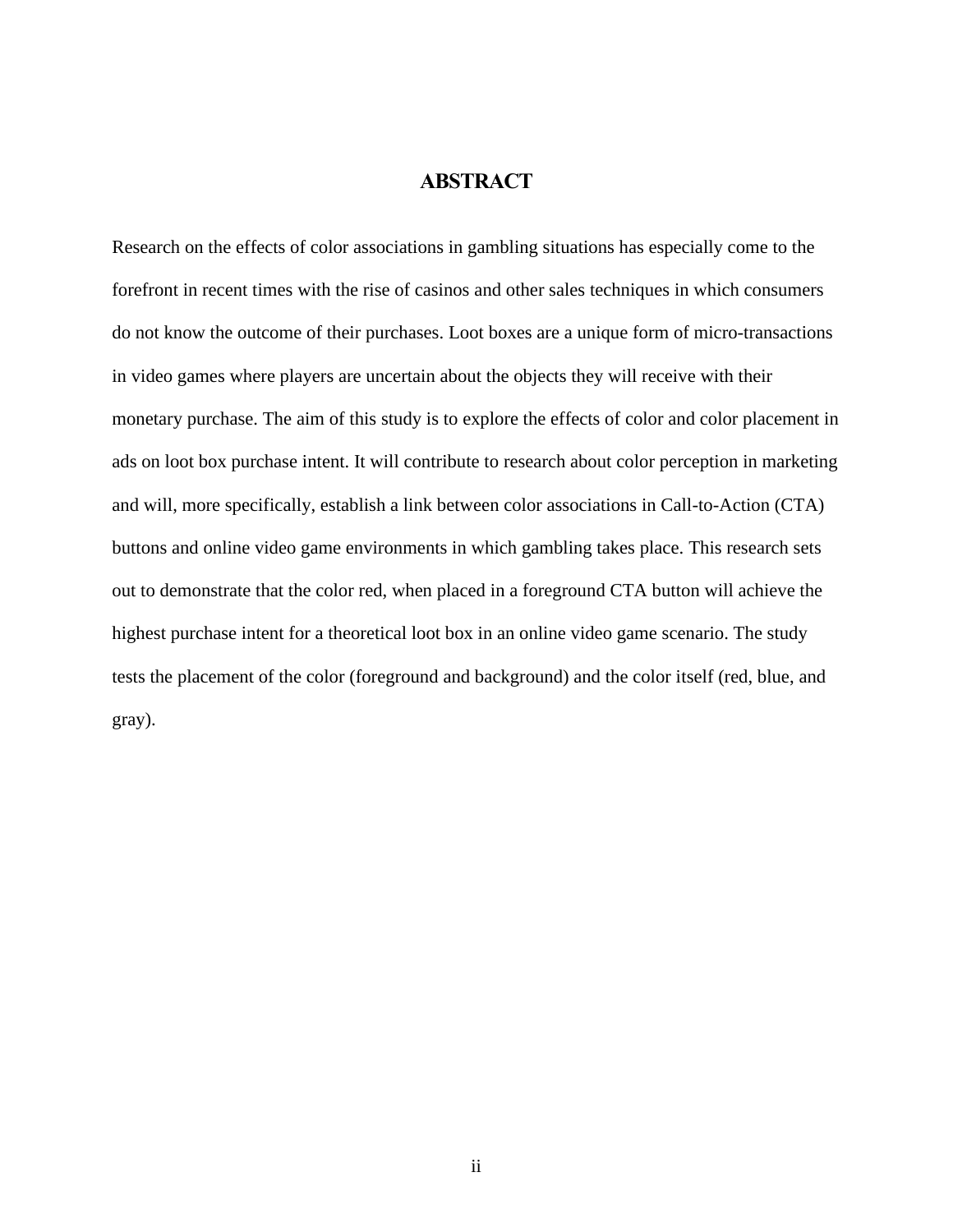# **ACKNOWLEDGEMENTS**

<span id="page-3-0"></span>I would like to thank David Luna for being an amazing Chair and helping me overcome my selfdoubts and gaps of knowledge.

Laura Boman, for supporting me and my research from day one.

Elizabeth Bland, for going through a process like this with me and always giving me feedback no matter how annoying I was.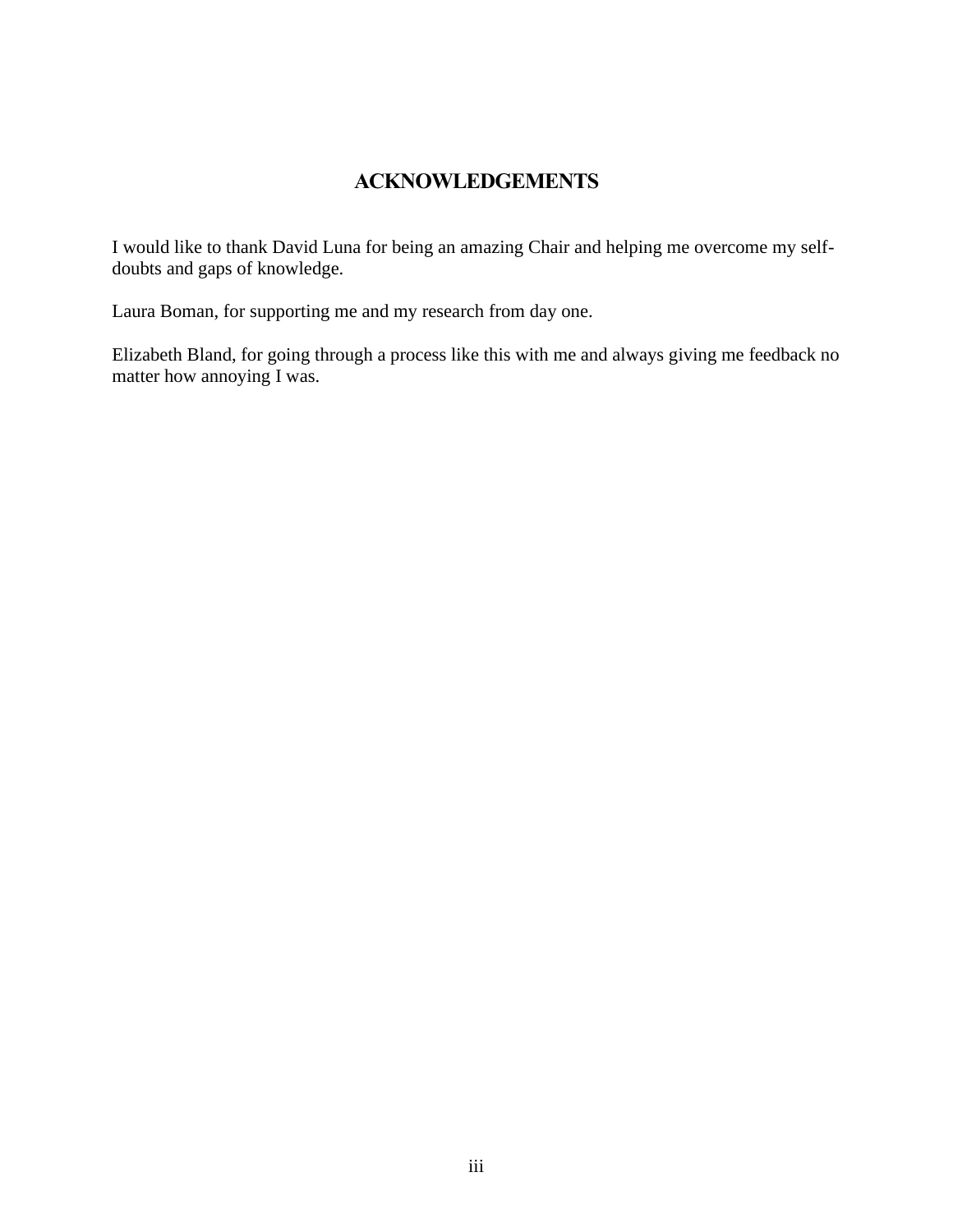# **TABLE OF CONTENTS**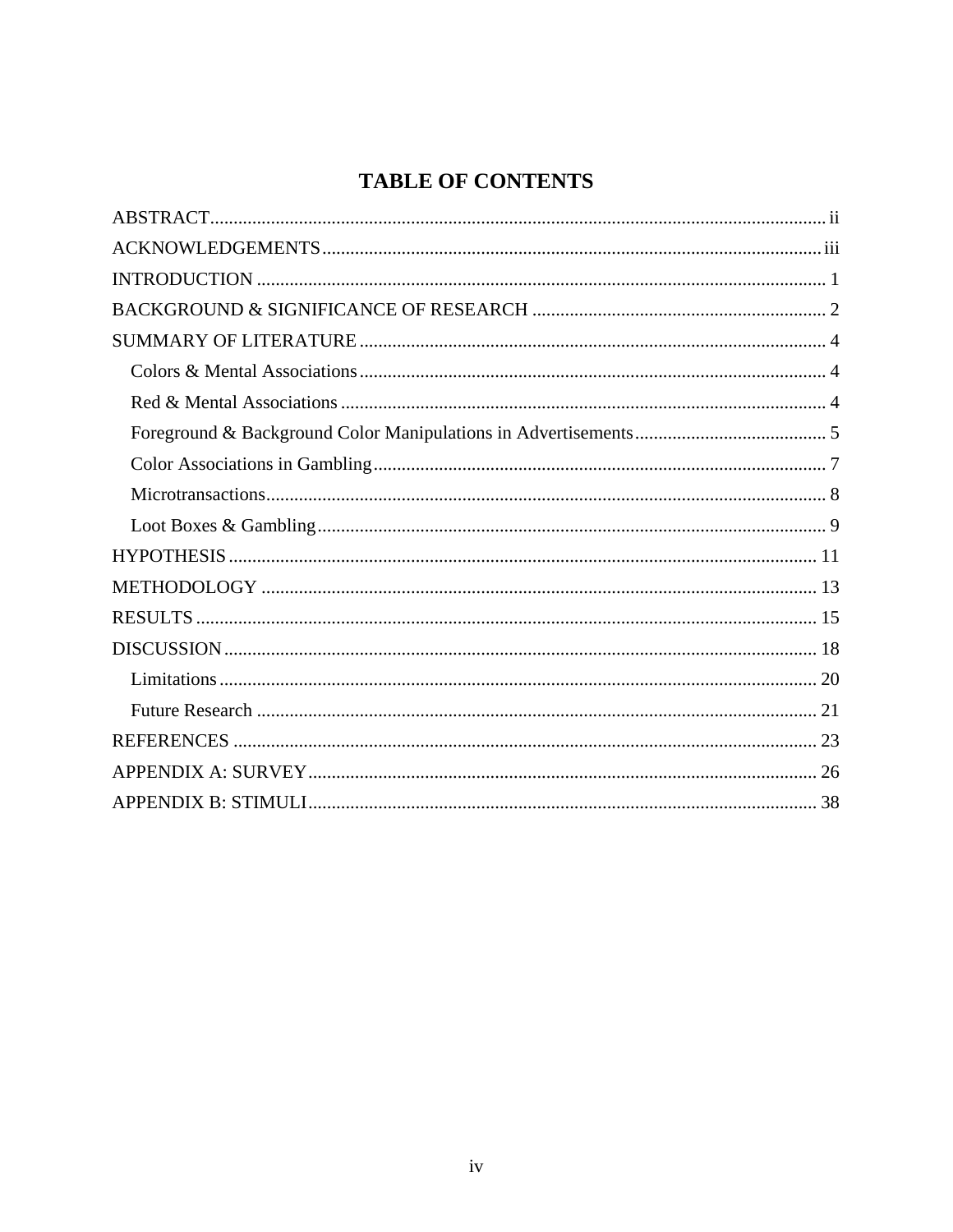### **INTRODUCTION**

<span id="page-5-0"></span>Color associations have been studied throughout psychological research history. In the past century, research on the effects of color associations in gambling situations has especially come to the forefront with the rise of casinos and other sales techniques in which consumers do not know the outcome of their purchases. Loot boxes are a unique form of microtransactions in video games where players may purchase a collection of unknown objects. In this study, I aim to explore the effects of color and color placement in ads on loot box purchase intent to further research about color perception in marketing and, more specifically, to establish a link between color associations and online video game environments in which gambling takes place.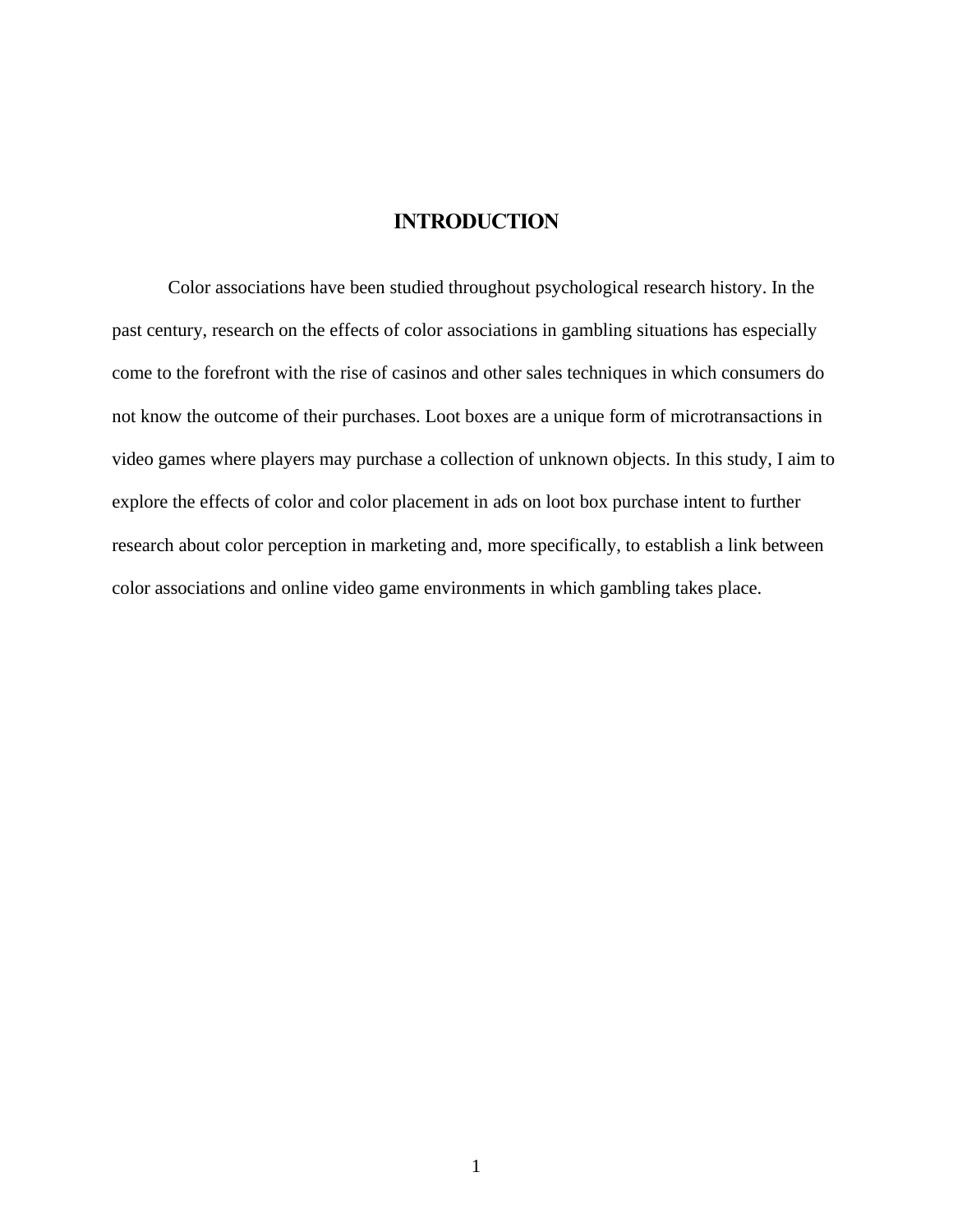### **BACKGROUND & SIGNIFICANCE OF RESEARCH**

<span id="page-6-0"></span>With the rise of loot boxes as a common mechanism in online multiplayer video games, much research has been performed on the behavior of players who purchase these loot boxes. Studies show that loot box purchase behavior is akin to gambling behavior (Brooks & Clark, 2019; Li, Mills, & Nower, 2019; Macey & Hamari, 2019; Zendle, & Cairns, 2019), and these studies have contributed to regulations and common practices for loot boxes and other microtransactions in video games. There has been a lack of exploration in this field of loot boxes outside the association of gambling behavior.

While studies surrounding loot boxes and other video game mechanics are still in early stages of research, color associations have long been prevalent in marketing and psychology fields. There are many theories that attempt to explain why colors make us feel and do certain things, and particularly interesting are the associations with the color red. Red has been shown to induce arousal and stimulation (Fetterman, Robinson, & Meier, 2012; Kuzinas, 2013; Mentzel, Schücker, Hagemann, & Strauss, 2017), as well as dominance, aggression, and anger (Wiedemann, Burt, Hill, & Barton, 2015). This has led to many studies involving the effects of the color red and gambling. The color red in bidding platforms has been shown to increase willingness to pay (Bagchi & Cheema, 2013) and red lighting increases risky betting behavior in casinos and betting situations (Stark, Saunders, & Wookey, 1982; Ten Velden, Baas, Shalvi, Preenen, & De Dreu, 2012; Yazdi, et. al, 2019; Spenwyn, Barrett, & Griffiths, 2010).

This study aims to shed light on the association of the color red and gambling in the context of loot boxes in video games. Additionally, this study will further research on color placement in ads, specifically on the placement of color in the background of the ad versus the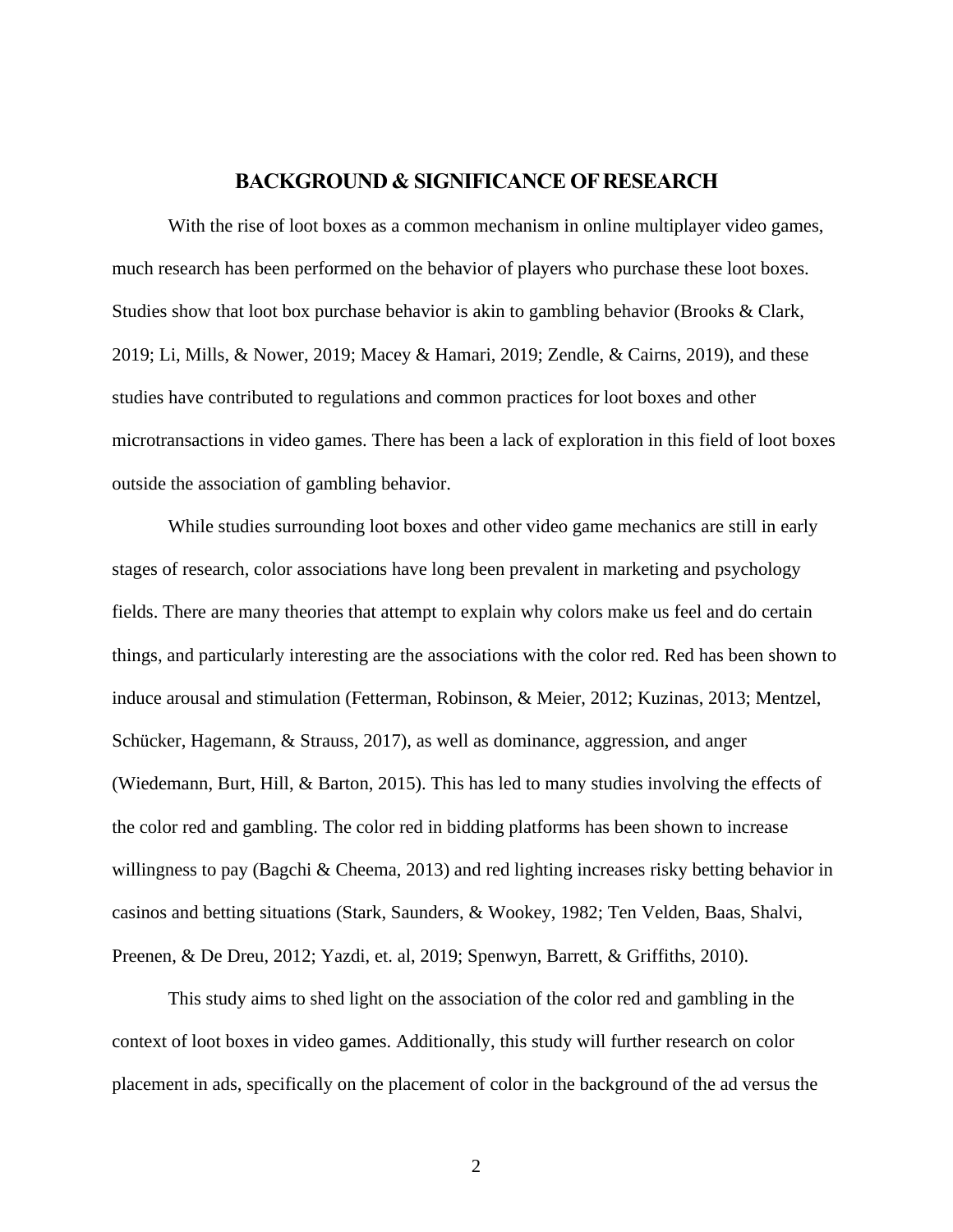foreground, which will be the "call-to-action button" (CTA), or the button a consumer clicks on within the ad to purchase the loot box.

This study will contribute to the marketing and psychology literature on color associations and color processing, along with risky behavior in online and video game contexts. This study will be the first to combine these specific variables and factors and will bring significant contributions to these fields in the outcomes and general discussion.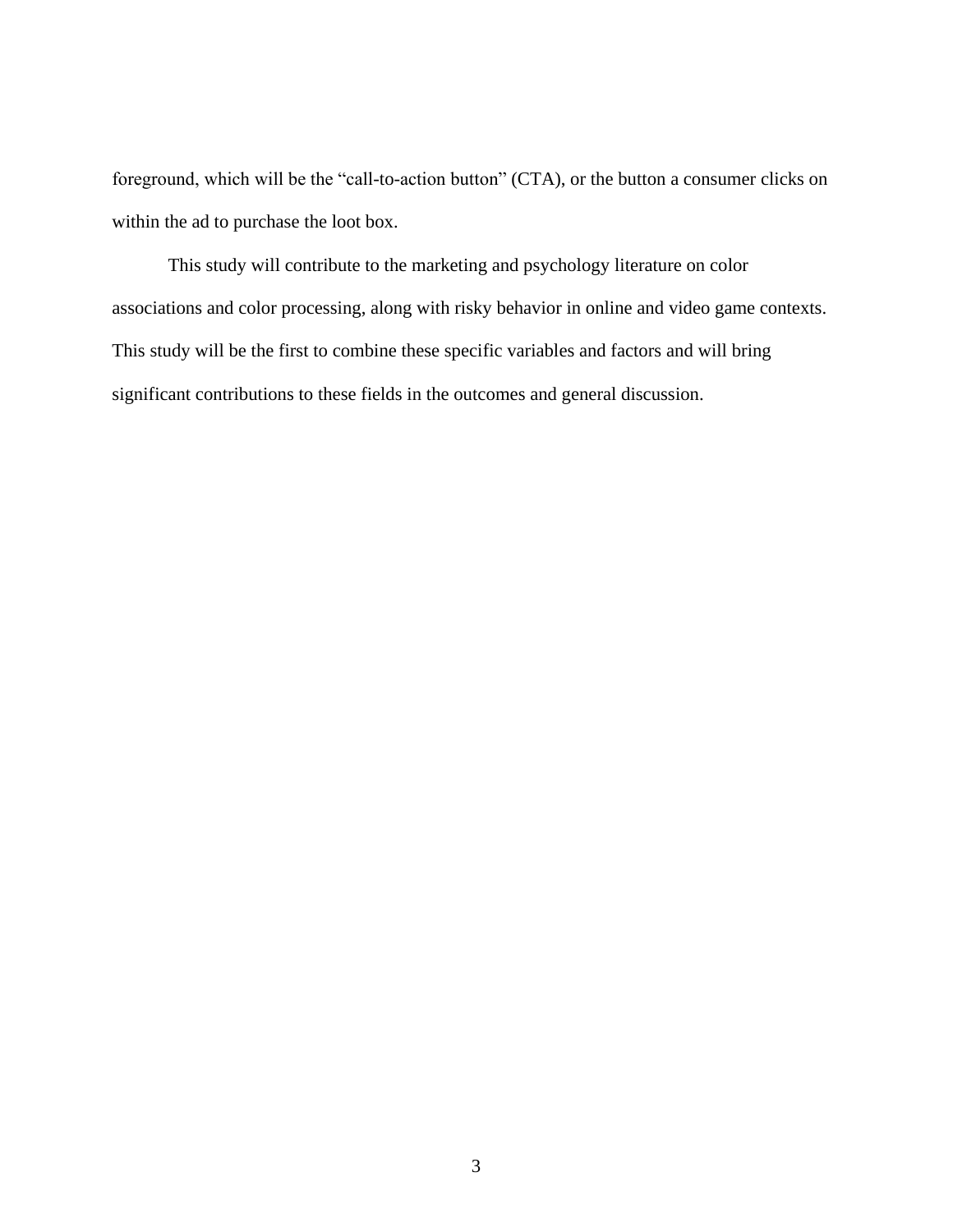## **SUMMARY OF LITERATURE**

#### <span id="page-8-1"></span><span id="page-8-0"></span>*Colors & Mental Associations*

Color and associations in humans have been studied since the  $19<sup>th</sup>$  century, pre-dating marketing research on packaging design, communication, and calls-to-action. These early studies focused on simple associations with nature and the environment (C., 1859; Chipman, 1885). By the 20<sup>th</sup> century, research on color associations picked up. Many of these studies on color and emotional associations had children pick emotion words to correspond with colors they were shown (Wexner, 1954; Lawler & Lawler, 1965; Cimbalo & Beck, 1978; Boyatzis & Varghese, 1994; Terwogt & Hoeksma, 1995). Later studies explored the theory that color associations are cultural and contextual, meaning that color associations are a function of the linguistic connotations within a culture (D'andrade & Egan, 1974; Ou, et al., 2004; Aslam, 2006;). For example, the color white is mostly associated with "purity" and "happiness" in Anglo-Saxon cultures but is associated with "death" and "mourning" in Asian cultures (Aslam, 2006). By the later half of the twentieth century, color associations started to appear in marketing research, with studies indicating that color is an important cue in marketing (Kotler, 1973; Garber et al., 2000; Kerfoot, Davies & Ward, 2003).

#### <span id="page-8-2"></span>*Red & Mental Associations*

Studies have shown that red is recognized as a color that induces arousal and stimulation (Fetterman, Robinson, & Meier, 2012; Kuzinas, 2013; Mentzel, Schücker, Hagemann, & Strauss, 2017). The color red has been shown to also induce dominance, aggression, and anger (Wiedemann, Burt, Hill, & Barton, 2015). In a study performed by Mentzel, Schücker,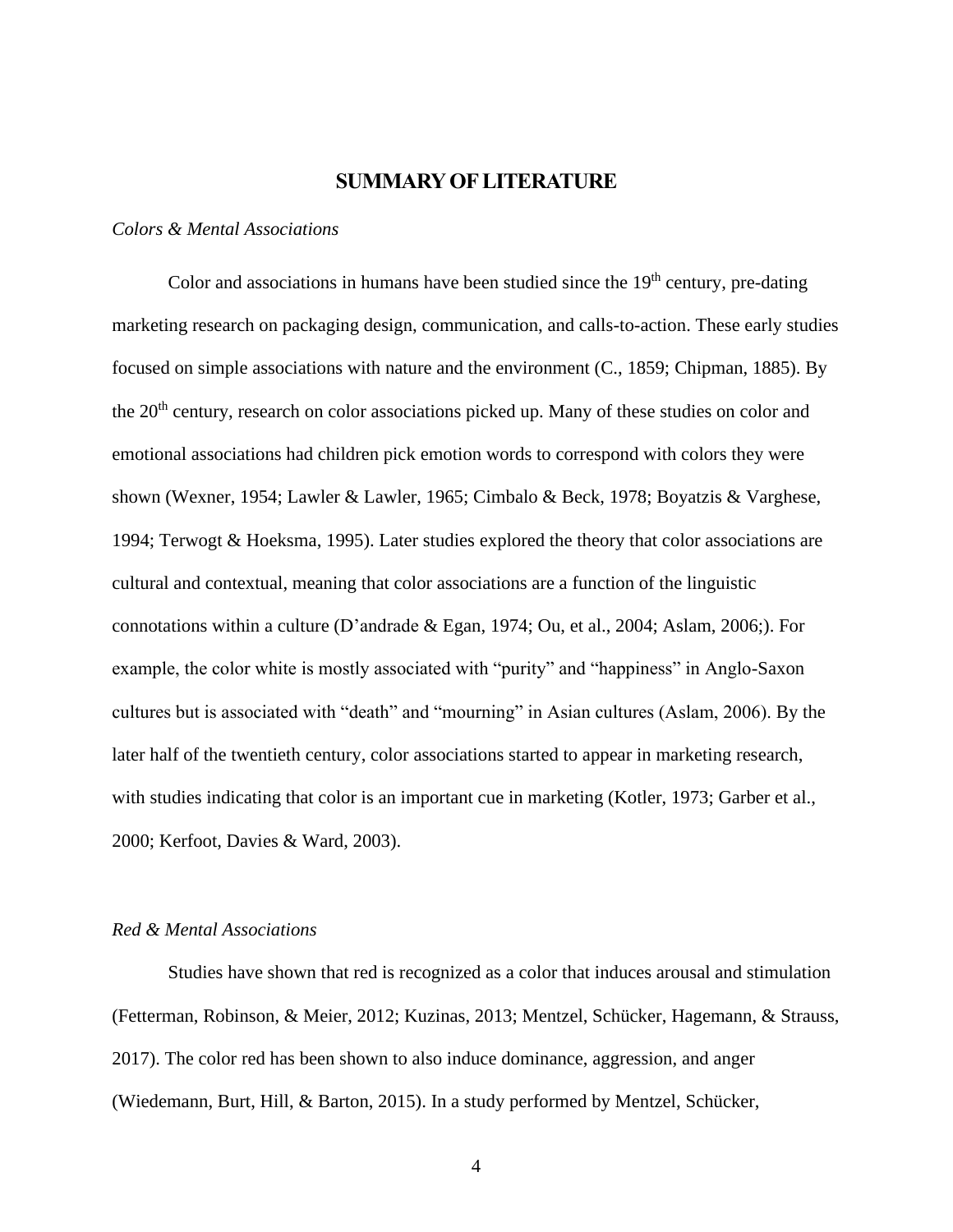Hagemann, & Strauss (2017), it was found that when participants were shown "dominant" words such as *power, strength*, and *action,* there was a faster response to categorize the words as such by those who saw who the words in a shade of red than those who saw the words in blue or gray. Similar research has shown free association between the color red and "fear" words such as blood, pain, and danger (Kuzinas, 2013). Such research has been powerful in establishing a link between the color red and emotional associations.

#### <span id="page-9-0"></span>*Foreground & Background Color Manipulations in Advertisements*

While color may influence consumer behavior, it is important to also focus on the degree to which the consumer is conscious of the color. Studies have shown that the effects of color association on behavior are subconscious (Chiu, Lo, & Hsieh, 2017; Kuzinas, 2013; Mentzel, Schücker, Hagemann, & Strauss, 2017). The degree of subtlety of association can be manipulated in different situations such as placement within ads. One study has shown that when any color, including red, is used in the background of advertisements, as compared to the foreground (e.g. the CTA button—the button linked to the next step of the conversion process), the effect of the color is reduced to the point where any effects are not significant. (Jacques, Perry, & Kristensson, 2015). In an open letter to search engines regarding the placement and disclosure of advertisements, the Federal Trade Commission (FTC) acknowledged that when text advertisements are placed in a shaded background, consumers are less likely to detect these ads (Jacques, Perry, & Kristensson, 2015).

In a study by Sokolik, Magee, & Ivory (2014), "warm" and "cool" colors were explored through the use of red and blue in banner ads and box ads. The strongest effects were found in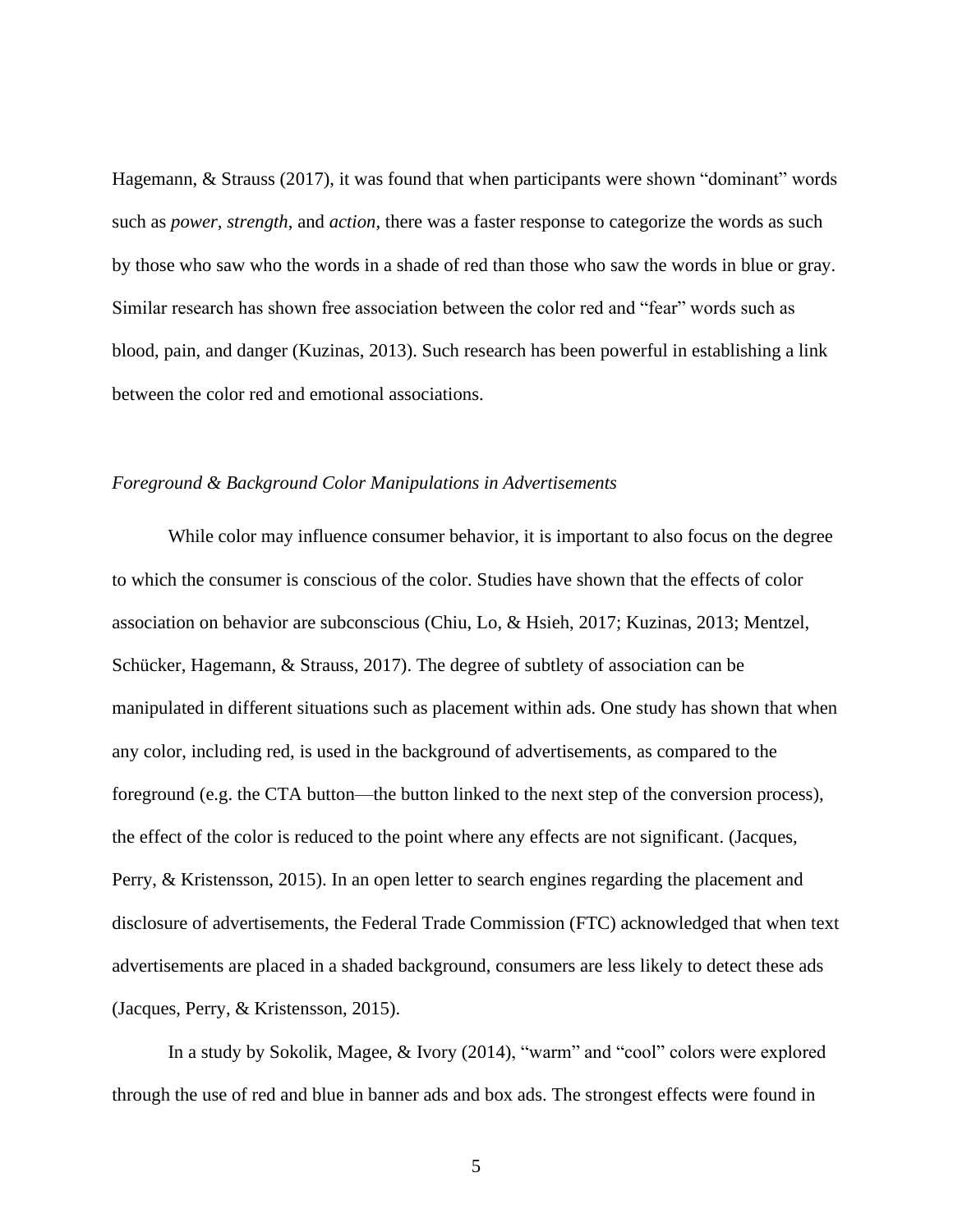the click-through rates of red box ads, while all other ads had negligible results. In this study, the researchers posit that consumers "have become habituated" to banner ads (Sokolik, et al., pg. 33). Due to their prominence on the page, the red box ads could have shown the highest clickthrough-rate, while the banner ads could have been easily ignored with their placement at the top of the page. Such research suggests strategic placement and coloring of ads on web pages to encourage conscious and non-conscious attention by the consumer.

Informal A/B testing (a very simple way to test different versions of a web page or elements within one) on marketing websites that demonstrate red and other warm-toned colors like orange CTA buttons are more likely to be clicked than their cool-tone counterparts such as blue and green (Gordon, 2010; Porter, 2011). In fact, many marketing websites state that it is a common practice to differentiate the CTA button color within an ad by using contrasting colors (Niggulis, O., 2019; Mount, 2019; Fernandez, 2020), but there has not been much formal research on this specific placement of color within ads. That is, studies have been performed to test consumer awareness and click behavior of ads where the entire advertisement is colored, but not much attention has been given to the actual mechanism by which consumers click the ad. Much of the research on color in products, packages, and advertisements does not get published because of competitive concerns (Bellizzi et al., 1983) so there might be formal research on the colors of call-to-action buttons, but it is simply not published.

Joshua Porter, a blog writer for popular digital marketing platform Hubspot, released an article in which he examined the results of his own informal A/B test with red and green call-toaction button colors. He found that the red button outperformed the green button by 21% in click-through rate (Porter, 2011). Andy Gordon, a writer for the technology blog dMix, revealed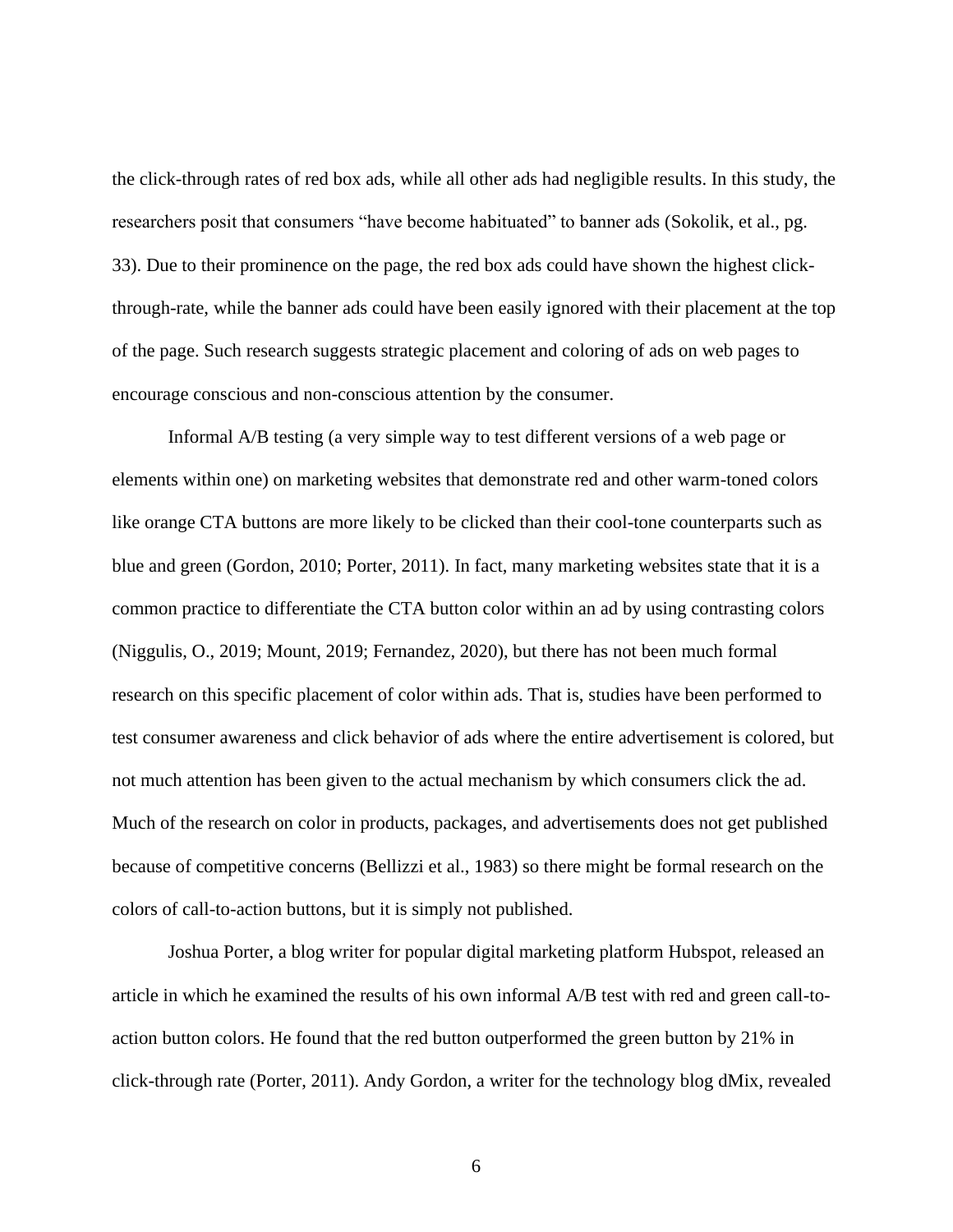that by changing the call-to-action color from green to red on dMix's website, there was conversion rate improvement of 34% (Gordon, 2010). However, it is important to note that both authors added that while the red color worked for their informal studies, it is the use of contrast that makes call-to-action buttons perform well (Gordon, 2010; Porter, 2011). Since there is very little formal research on the effects of color in call-to-action buttons, this study will examine these effects to contribute to digital marketing literature.

#### <span id="page-11-0"></span>*Color Associations in Gambling*

Many studies have been performed to assess the association between the color red and gambling behavior (Bagchi & Cheema, 2013; Stark, Saunders, & Wookey, 1982; Ten Velden, Baas, Shalvi, Preenen, & De Dreu, 2012; Yazdi, et. al, 2019; Spenwyn, Barrett, & Griffiths, 2010). Being exposed to the color red increases willingness-to-pay in auctions, which is likely due to the signal of dominance and aggression to outperform the bidders (Bagchi & Cheema, 2013). Red also decreases willingness-to-pay in negotiations, likely because of the signal of dominance and aggression to get a better deal than the seller's offer (Bagchi & Cheema, 2013).

Other studies have shown that warm and red lighting in casinos tends to make people's gambling behaviors riskier and is shown to increase people's bets and the frequency of betting (Stark, Saunders, & Wookey, 1982; Ten Velden, Baas, Shalvi, Preenen, & De Dreu, 2012; Yazdi, et. al, 2019). Red lighting and fast-paced music together have been shown to have the most significant effects of betting more money and more often (Spenwyn, Barrett, & Griffiths, 2010).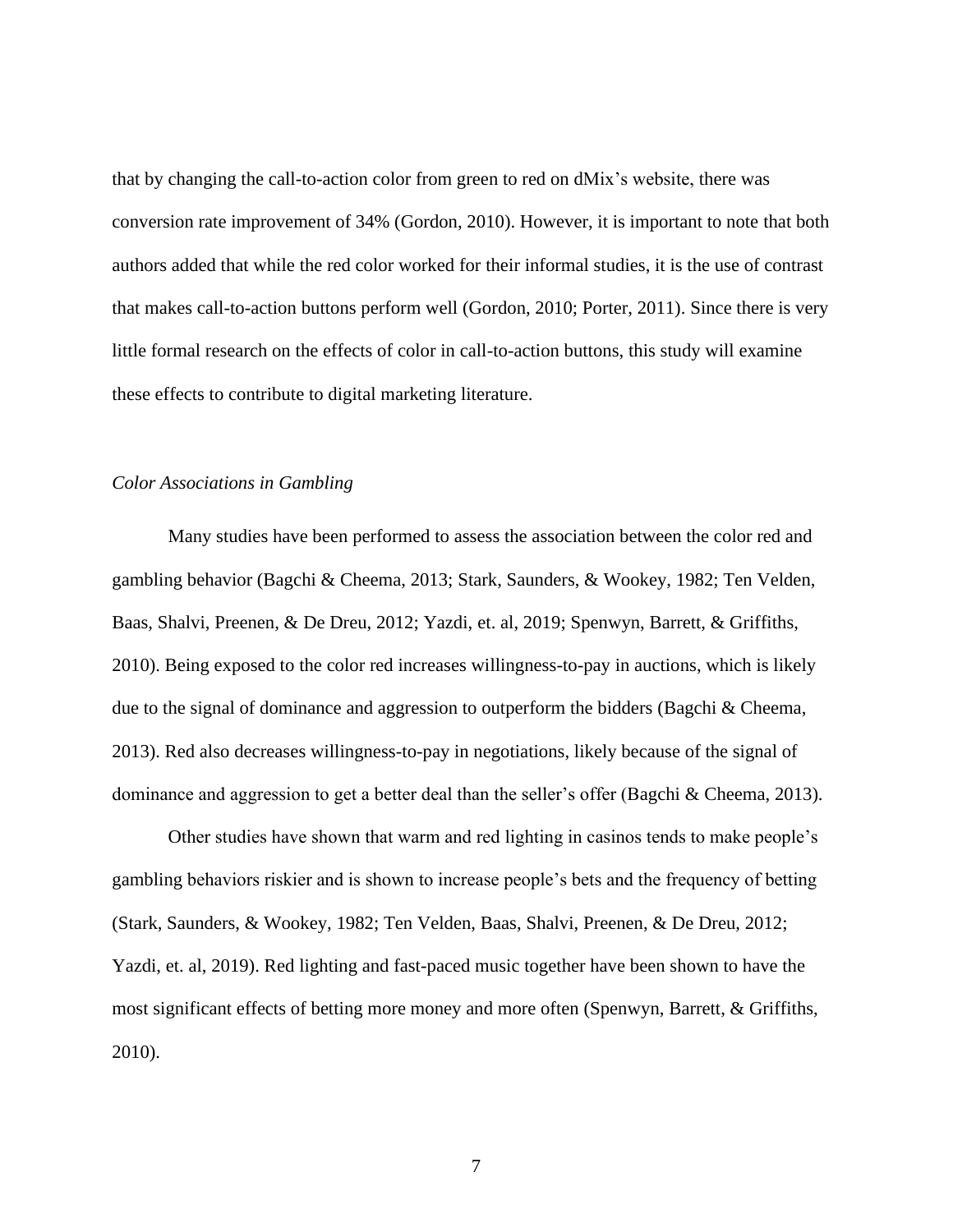No matter the theory on why such behavior occurs when people are exposed to the color red, the link between red and increased risky behavior in gambling is an important contribution to the field of color psychology. Many studies have shown that purchasing loot boxes in video games are a form of gambling behavior (Brooks & Clark, 2019; Li, Mills, & Nower, 2019; Macey & Hamari, 2019; Zendle, & Cairns, 2019), and as such, the theories that surround color in gambling situations should also apply to these loot boxes.

#### <span id="page-12-0"></span>*Microtransactions*

Microtransactions are defined as any very small financial transaction conducted online ("Microtransaction, n.d."). While this term is broad, this study will specifically focus on microtransactions occurring within video games. In some games, microtransactions that allow players to access an unknown set of items, called loot boxes, are an important mechanic. Loot boxes are virtual goods in video games that produce randomly generated in-game rewards (Brooks & Clark, 2019). These loot boxes offer players a set number of items with an either known or unknown chance of receiving certain objects. For example, some games will display the rarity of items and the chance of receiving those items, while others do not display this information at all.

The objects that can be purchased in loot boxes are typically cosmetic, meaning they do not affect gameplay and are just for the enjoyment of the player. Some items common to loot boxes include profile pictures, character outfits, poses and dances the player can enable, stickers, and dialogue. Despite the lack of influence on game play, rare items are extremely valuable and coveted. Items and certain collections of items can be auctioned and traded for thousands of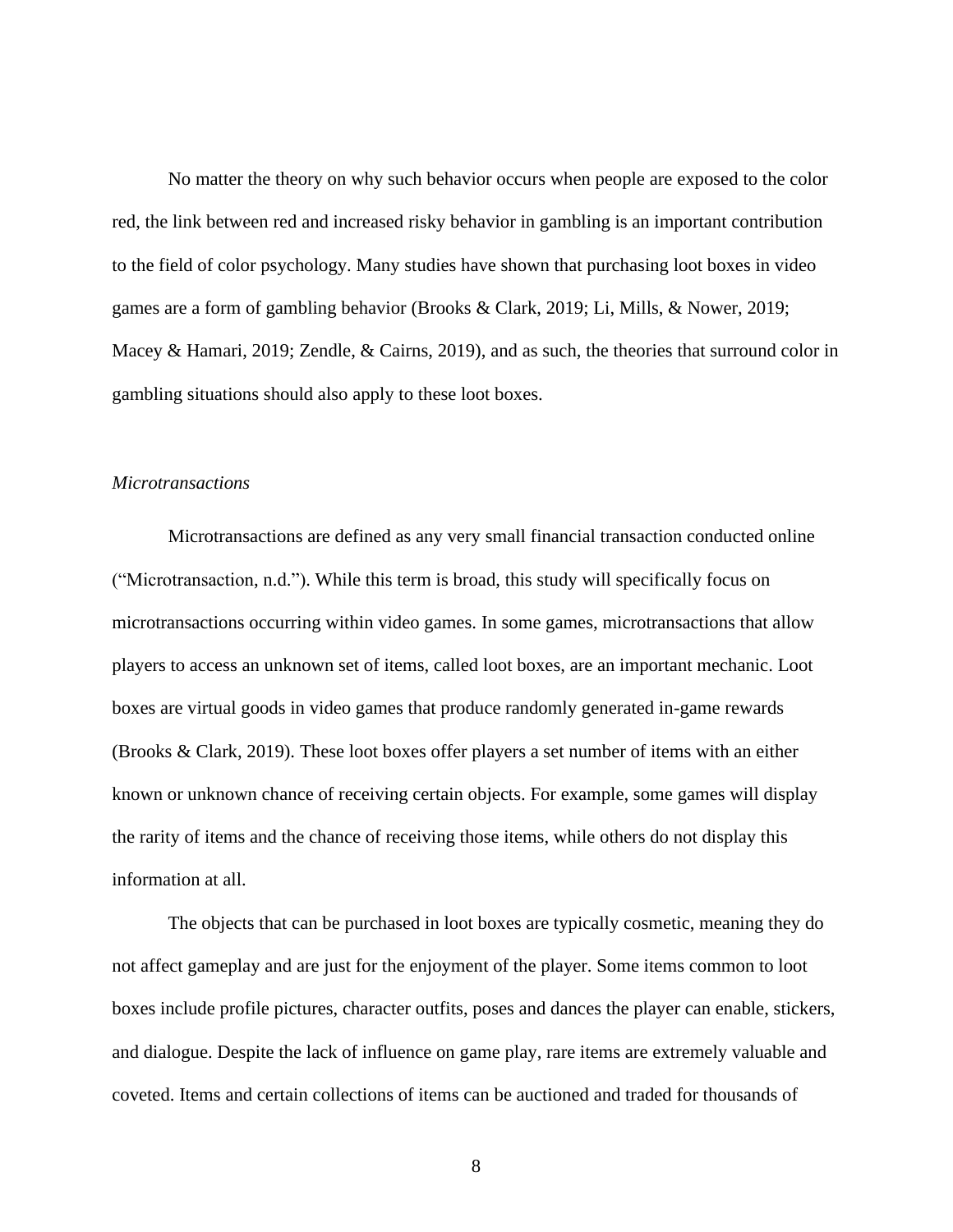dollars. In June 2019, the game *Overwatch* hit the \$1 billion mark in in-game sales (Hargreaves, 2019).

#### <span id="page-13-0"></span>*Loot Boxes & Gambling*

In many recent studies, the act of purchasing loot boxes has been shown to be a behavior akin to gambling (Brooks & Clark, 2019; Li, Mills, & Nower, 2019; Macey & Hamari, 2019; Zendle, & Cairns, 2019). Since the player does not know for certain what items he or she may receive, they are engaging in a form of gambling when they pay for an unknown outcome.

In a study at the Institute of Physiology, University of Fribourg, researchers found that uncertainty itself is a reward for the brain as dopamine is released in situations where the reward is uncertain, with increased dopamine released in the moments leading up to the potential reward (Fiorillo, Tobler, & Schultz, 2003). While there are many other theories related to gambling behavior, most conclude that gambling is reinforced by this release of dopamine (Fiorillo, Tobler, & Schultz, 2003; Fiorillo, 2011). While gambling behaviors in loot box purchases have not been tested for dopamine releases specifically, there is no *a priori* reason to dissociate the purchase of loot boxes, which is a form of gambling, to the theory of dopamine release.

Concerned ethicists, lawmakers, and video game authorities have depended on scientific studies to suggest regulations on loot boxes as a mechanic in games (King & Delfabbro, 2019; McCaffrey, 2019). Players themselves have voiced their dissenting opinions on games that rely solely on loot boxes and other microtransactions for gameplay advancement, such as EA's *Star Wars: Battlefield.* Loot boxes present a type of "predatory monetization" in which players "spend an escalating amount of money that begets further spending on the game" (King  $\&$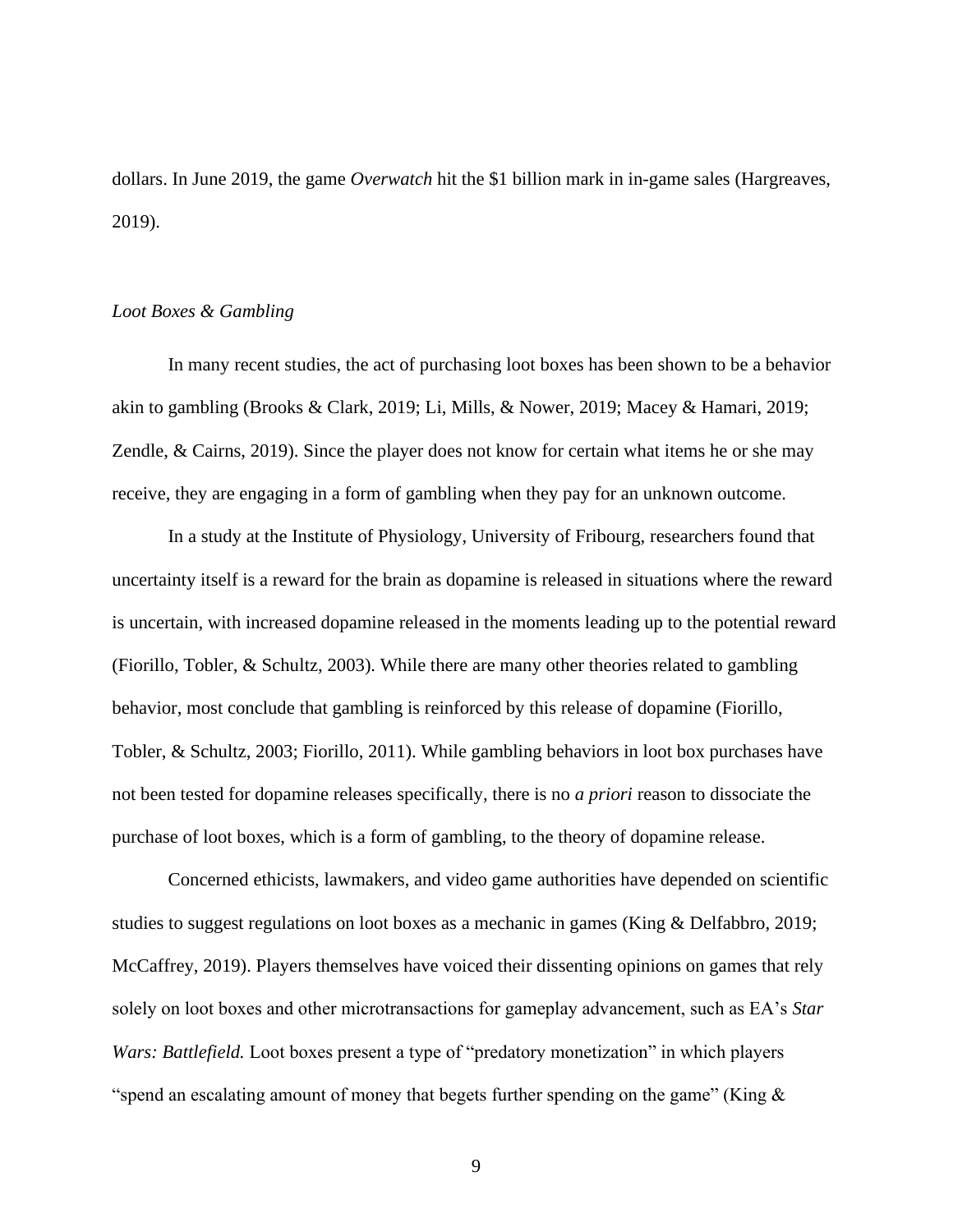Delfabbro, 2018). In 2018, the Belgium Gambling Commission declared that loot boxes are in violation of gambling legislation (Gerken, 2018). Other countries have also followed suit and the UK and US are posed to make legislation about them soon (McCaffrey, 2019). Loot boxes also easily entrap children as they "may be particularly less equipped to critically appraise the value proposition of these schemes" (King & Delfabbro, 2018).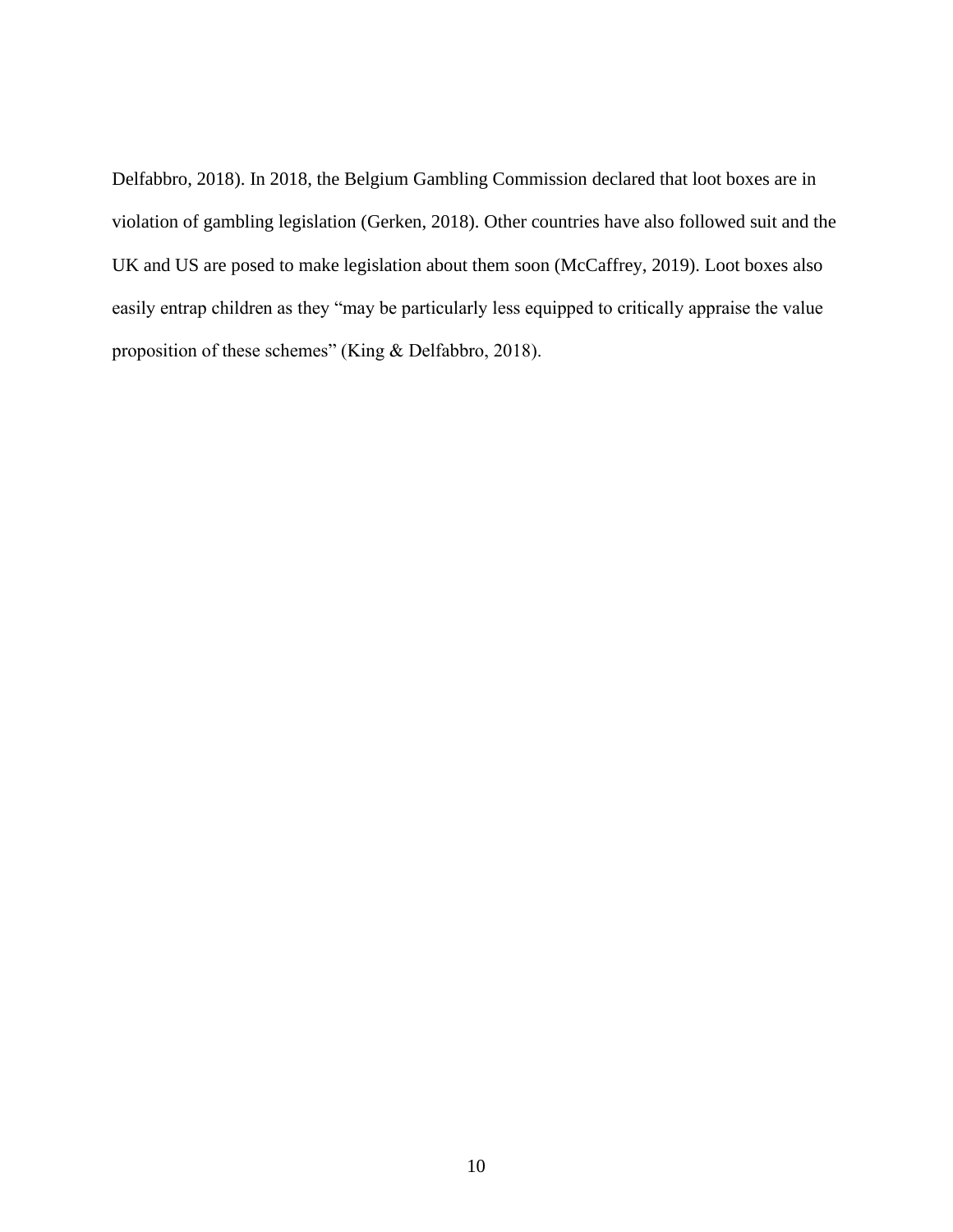### **HYPOTHESIS**

<span id="page-15-0"></span>As it has been shown that the color red has a significant effect on gambling behavior, and that loot box microtransactions are a form of gambling, I predict that red will have a significant effect on loot box purchase intent. The exact reason why red will have this effect could be due to an increase in risky behavior from the display of the color red in general. This is a physiological theory of red and risky behavior. We have already identified literature that shows red induces arousal and stimulation (Fetterman, Robinson, & Meier, 2012; Kuzinas, 2013; Mentzel, Schücker, Hagemann, & Strauss, 2017). Using this theory, any ad with red in it should produce riskier behavior and lead to higher purchase intent due to the participants' physically elevated state.

A second theory of symbolism focuses on the emotional associations between red and words like "exciting" (Wexner, 1954) and "fear" words such as blood, pain, and danger (Kuzinas, 2013). The mechanic used to gamble for the contents of the loot box, the CTA button, should appeal to informal research which states that the button color itself should be in contrast with the background and stand out. This contrast causes the participants to be drawn to the button due to salience (Taylor & Fiske, 1978). After the participant's attention is on the button, they will process the color. If the button color is red, the participants' purchase intent will increase due to the color association promoting a desire for the objects in the loot box, or to take the gamble and get the dopamine rush associated with opening the box. Using this theory, participants will have a higher purchase intention for only ads with a red button, not a red background. This leads to the hypothesis,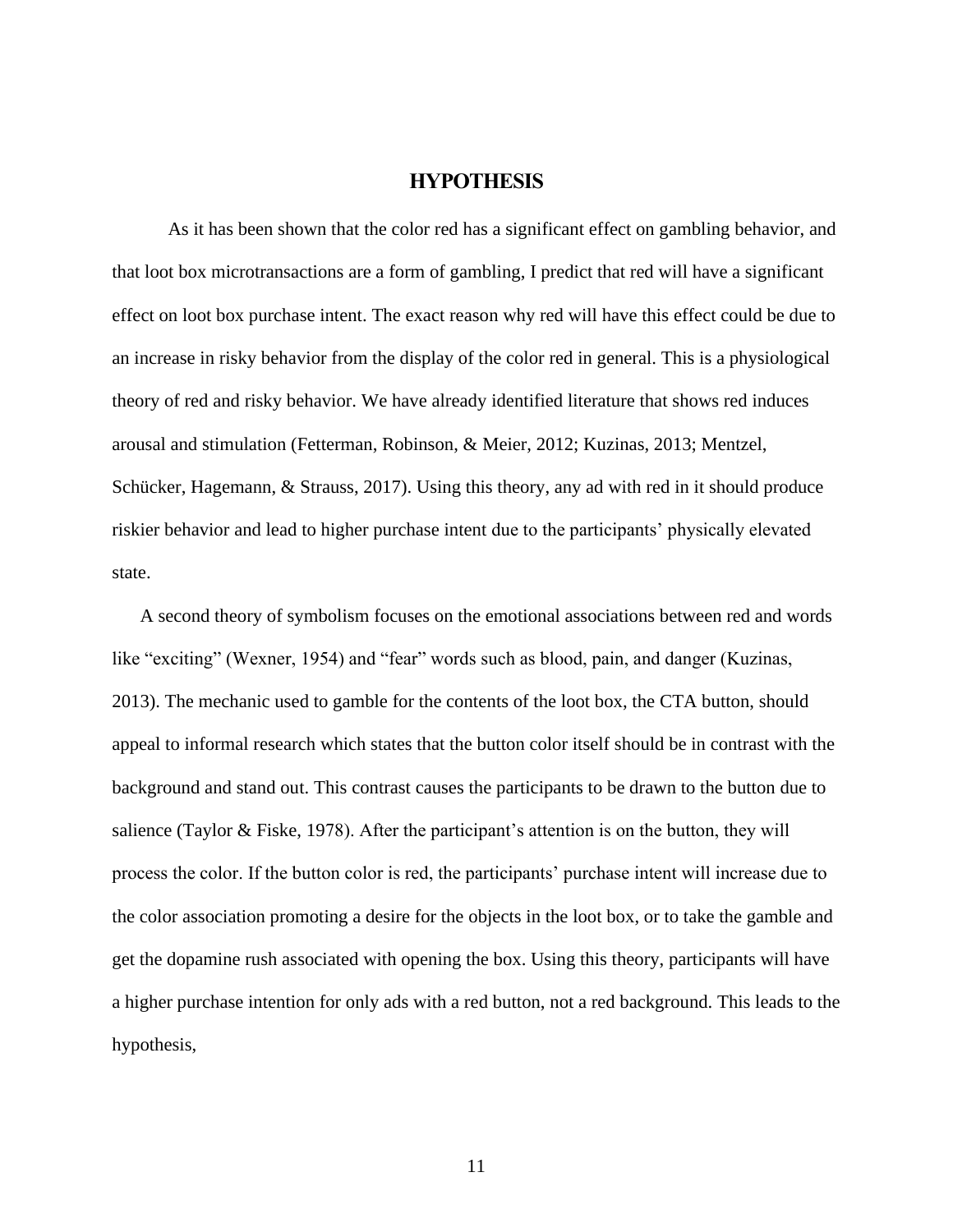**When the call-to-action button is red (versus blue) there will be an increase in loot box purchase intent, while the difference between the colored backgrounds (red, blue, and gray) will be negligible.**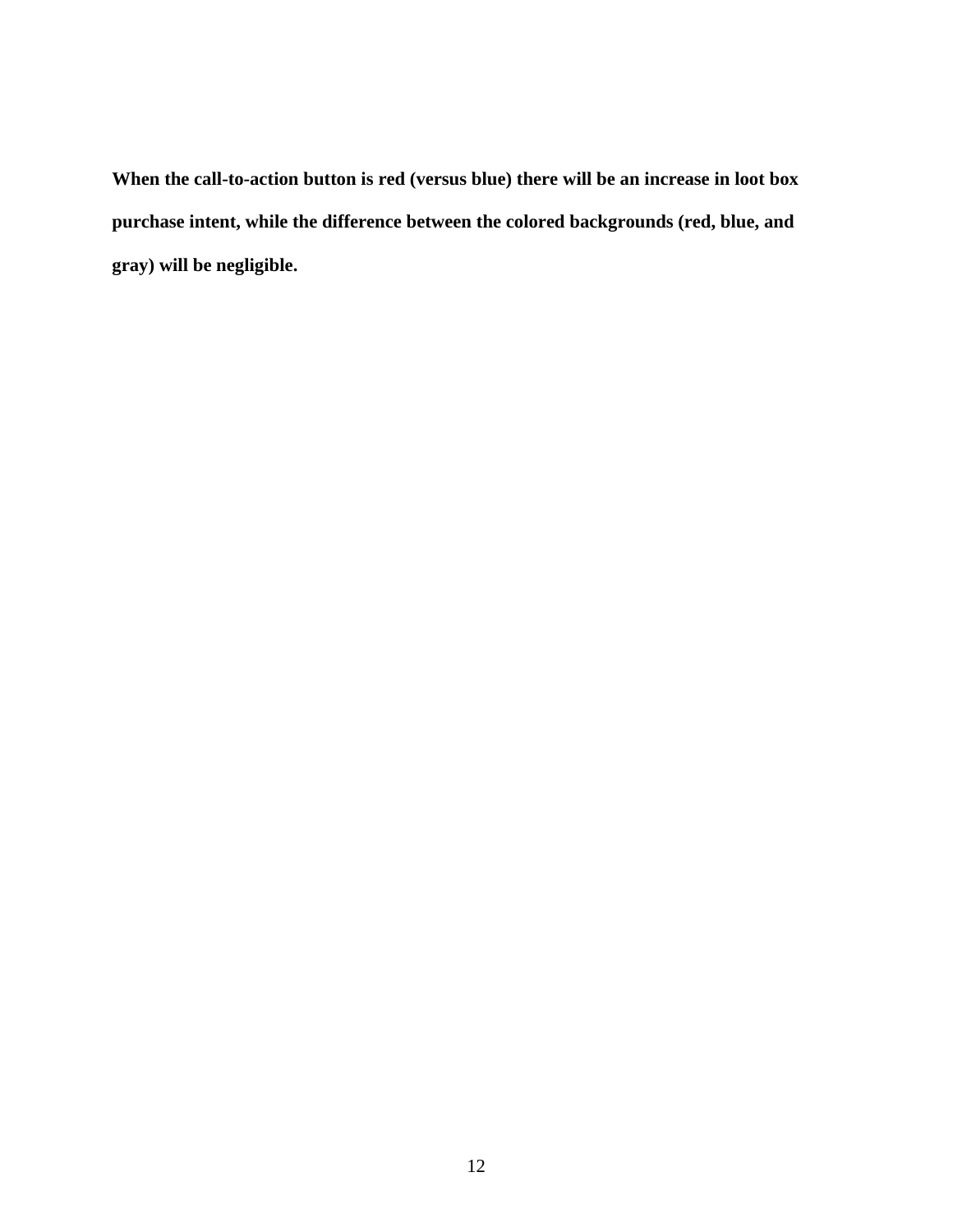### **METHODOLOGY**

<span id="page-17-0"></span>This study explores the connection between color associations and loot box purchase intent. The study examines this through a one x five factorial design between subjects, in which color (red, blue, and gray) and color placement (foreground and background) are tested for significant effects on purchase intention behavior of undergraduates at the University of Central Florida. Two hundred thirty-three students were compensated through extra credit in their classes given participation.

An online survey was designed in which the study participants were told they are playing a video game that they enjoy. When they advanced through the survey, a loot box advertisement appeared. Each participant received a randomized version of the ad. The versions were as follows: red background, blue background, red purchase button, blue purchase button, and a gray control (see Appendix B: Stimuli). The background and purchase button were not colored at the same time, meaning that the gray control color was in every version and only one color and one placement was displayed at a time. This was implemented to ensure that the effects of the color and placement could be isolated. The participant was asked questions about their willingness-topurchase the loot box, including if they would buy it, how the ad made them feel, and how they feel about the loot box mechanic itself. To view the entire survey, please reference Appendix A: Survey.

The image of the ad itself was set to a default of gray (HSL: 0/0/50), which ensured neutrality against the colors since gray is the absence of hue. The red (HSL: 0/50/75) and blue (HSL: 100/50/75) will be set to a luminance of 75 to adjust for the relative luminance of the neutral gray. Blue and red tones with the same luminance of the gray do not stand out and make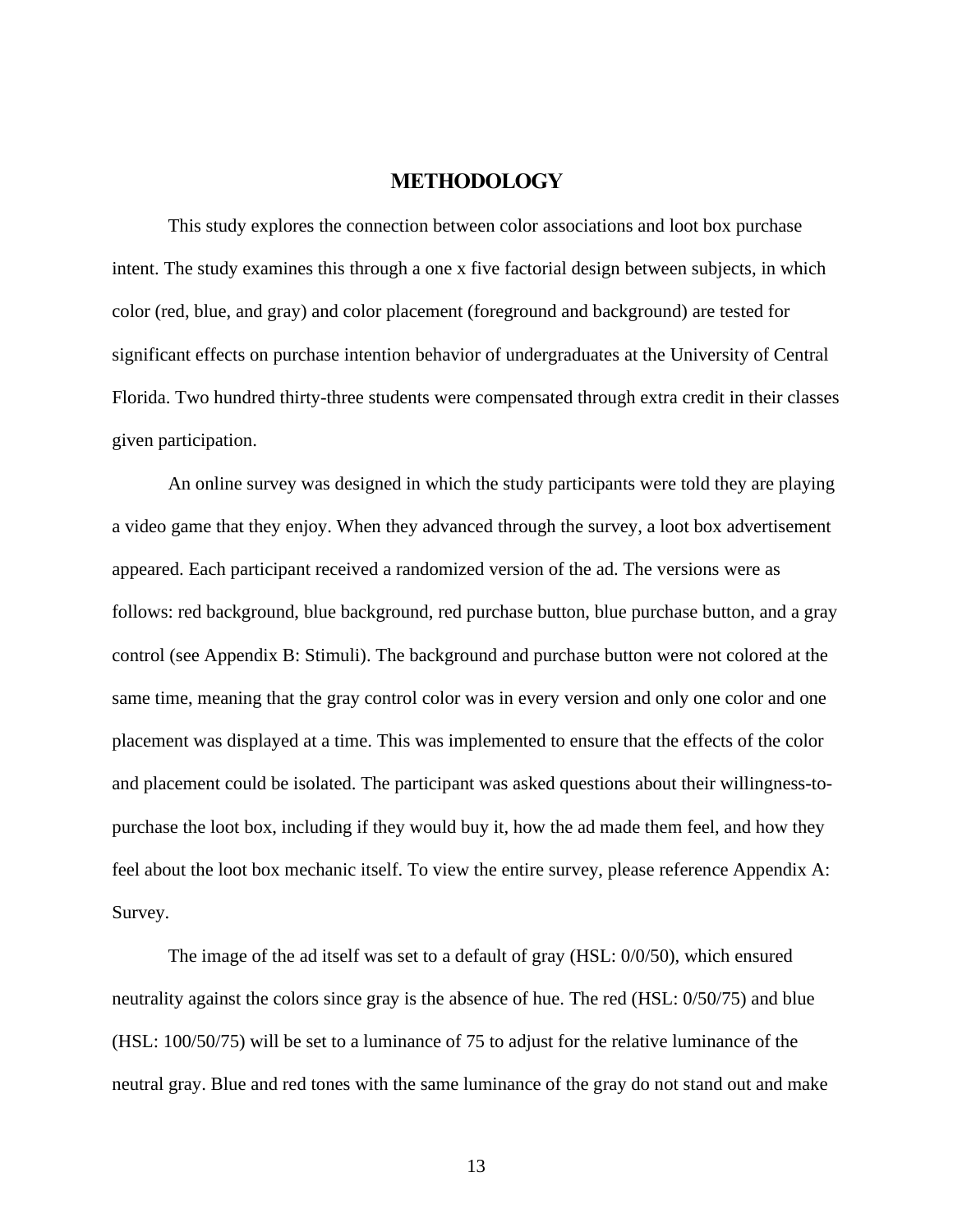the text unreadable. Since the areas of the ad that were colored must stand out from the gray, it was decided that the blue and red would be slightly brighter than the gray.

The loot box had a price of \$1.00 which was shown as in-game currency of 100 "gold." Participants were told this conversion rate. The participants were also told that the game producers had given all accounts a 100 gold allowance as part of a special deal to increase future spending on items in the game. The ads also included the varying rarity levels of the objects they could receive, as well as the chances of receiving those items.

After being shown the loot box ad, participants were asked to answer a number of questions including their willingness to purchase the loot box, whether they felt the loot box shown was a good deal, and how much in-game gold they would be willing to spend on the loot box. These questions were followed by an adapted PANAS emotion scale to gauge participants' emotions shortly after seeing the paywall, as well as several control questions about whether they have played video games and interacted with loot boxes before. Finally, participants were asked about prior gambling behavior and answered the DOSPERT scale of risk-taking behavior.

To analyze the results, I used the ANOVA method in R Studio to test for significant effects at the color, placement, and interaction of color and placement levels for individual questions. Additionally, I used R Studio to analyze the effects in a general linear model. My hope was to gain insight on what is affected by participants' view of the loot box paywall besides purchase intent, and connect other ideas, theories, and behaviors to explain the phenomenon of color associations in online gambling environments.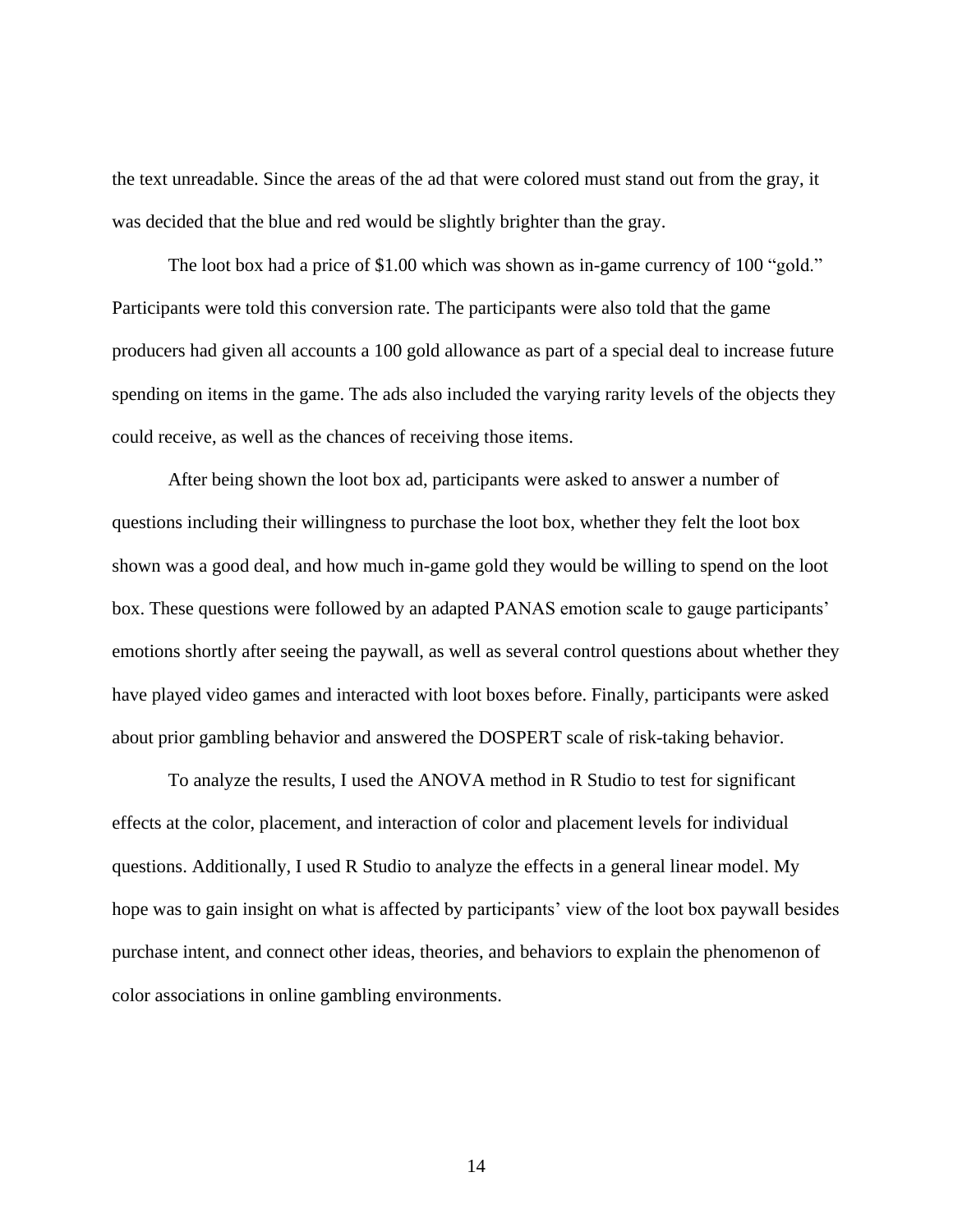#### **RESULTS**

<span id="page-19-0"></span>In this preliminary study, I found significant results for how much in-game currency participants were willing to pay for the loot box they saw. It is important to note that this measure is not the original dependent variable where participants answered, "Would you unlock this loot box?". Instead, this measure was the result of the question, "How much Gold (in-game currency) would you be willing to pay for this loot box?"

The significant results came from a regression model in R in which the amount people were willing to pay was fitted against the different stimuli conditions. Each ad level was dummy coded to perform regression. I found that the Red Button was the only loot box ad that predicted the amount of gold participants were willing to pay at a significant level ( $\beta_{\text{RedButton}} = 23.561$ , P- $Val = 0.023$ , StdDev = 10.279, t = 2.92).

A comparison of means for the amount participants were willing to pay for the loot boxes was run in R as well. The ANOVA model was significant ( $F = 2.885$ , P-val = 0.024), showing that there is a significant difference between the means. Through a second multiple comparison of means with Tukey's HSD, the means of the Control and Red Button ads were significantly different (CI: Red Button – Control =  $(4.15, 52.603)$ , P-val = 0.0127). No other means were significantly different through the Tukey HSD analysis. Table 1 displays the results, while Figure 1 graphically displays the mean amounts participants were willing to pay.

In summary, this study produced results that showed the mean amount participants who saw the Red Button ad were willing to pay was significantly different from that of the Control and that the Red Button ad produced a higher estimated value of the loot box. Other measures such as the PANAS scale of emotions, the DOSPERT scale of risk-taking behavior did not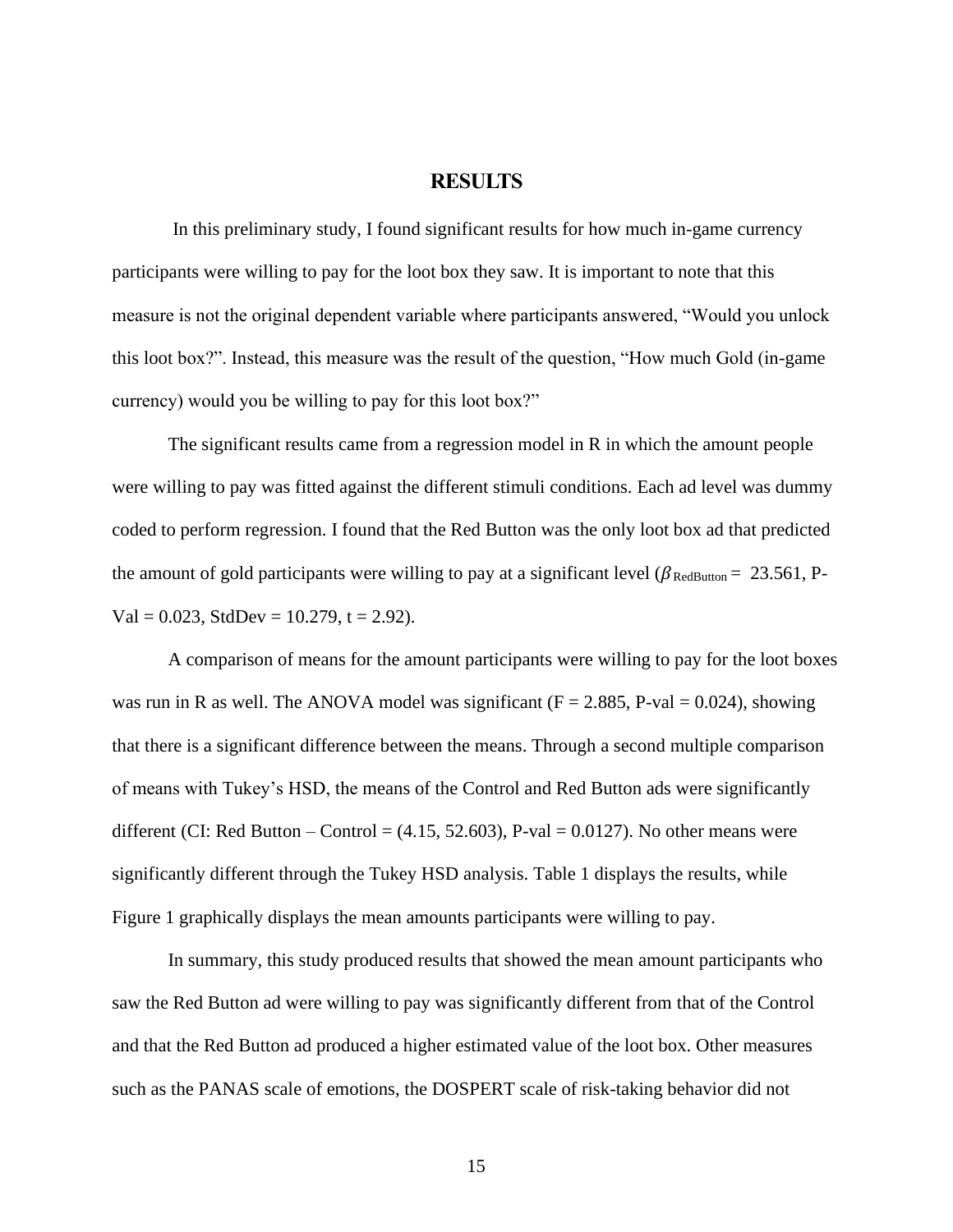provide any significant insight to connect emotions or risk-taking behavior to purchase intent. Other questions that asked if respondents have played video games before, seen loot boxes in video games before, or spent money on games correlated highly with purchase intent, however these analyses proved insignificant.

Table 1 – One-way ANOVA for Amount Willing to Pay with Purchase Intent Counts

| One-way ANOVA for Amount Willing to Pay |  |
|-----------------------------------------|--|
| $F = 2.885$ , P-val = 0.024             |  |

| <b>Combination</b>     | <b>Amount Willing</b><br>to Pay | <b>SE</b> | Would<br><b>Purchase</b> | n  |
|------------------------|---------------------------------|-----------|--------------------------|----|
| Red Background         | 54.839                          | 4.926     | 17                       | 31 |
| <b>Blue Background</b> | 55.8                            | 4.948     | 16                       | 30 |
| Control                | $41.5*$                         | 4.994     | 32                       | 61 |
| <b>Red Button</b>      | 69.875*                         | 7.75      | 20                       | 32 |
| <b>Blue Button</b>     | 46.314                          | 4.787     | 13                       | 35 |

\*Significant difference between means at  $\alpha = 0.05$ 

*CI*  $\mu_{\text{rb}}$  -  $\mu_{\text{c}}$  = (4.15, 52.603) P-val = 0.0127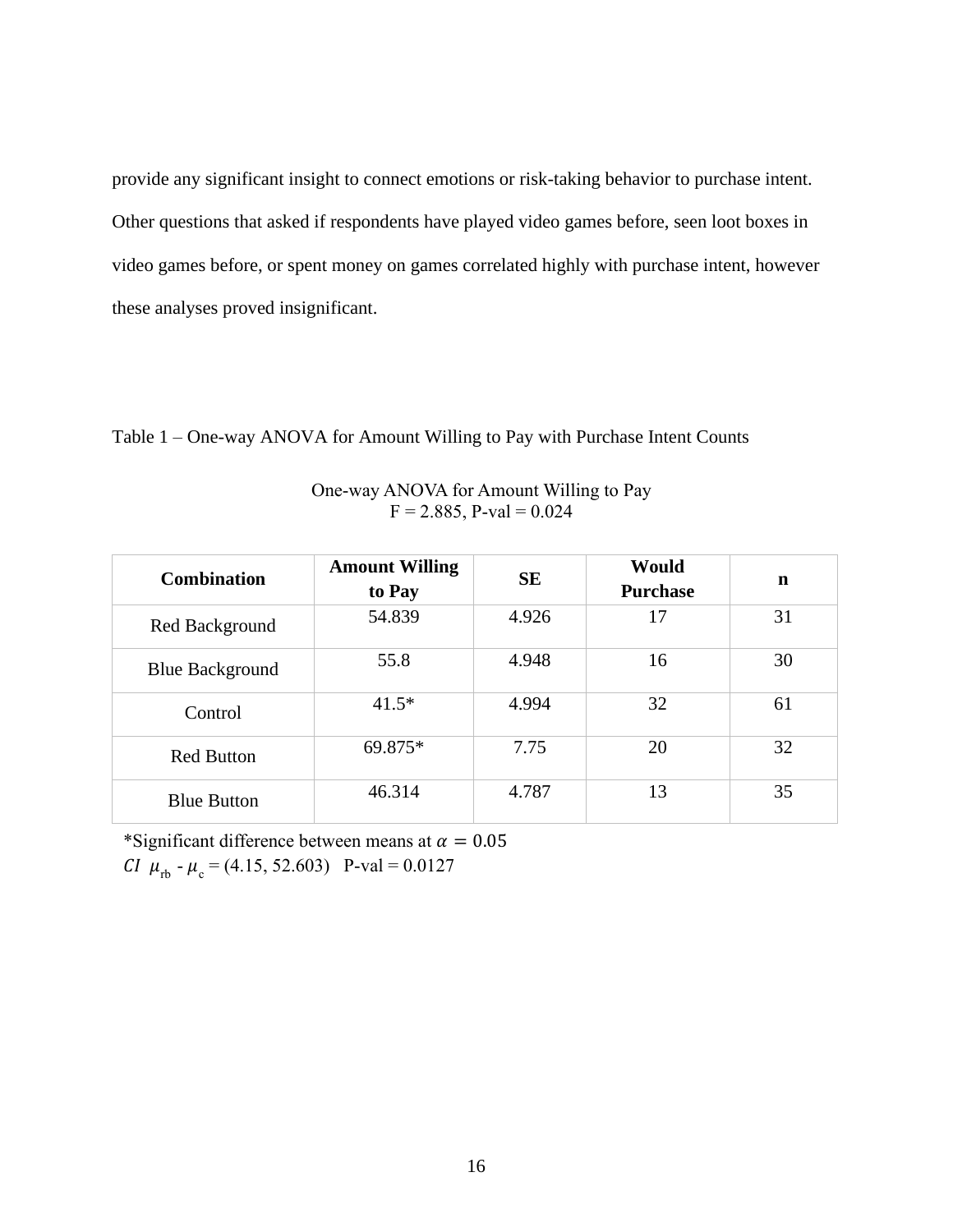

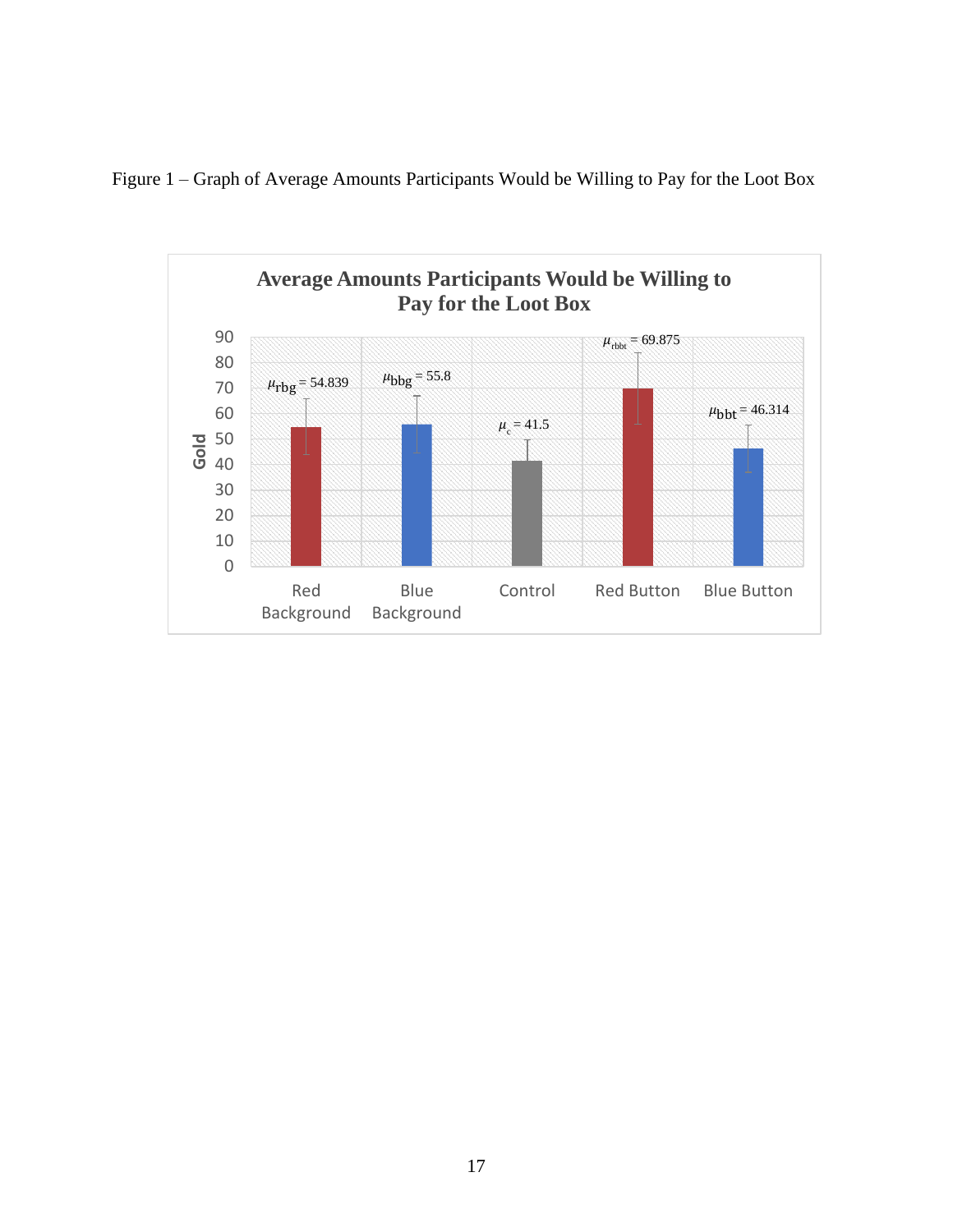### **DISCUSSION**

<span id="page-22-0"></span>In today's modern world, our social interactions, monetary transactions, and sources of entertainment are all increasingly happening online. As we prepare for a world where microtransactions dominate our ability to interact with a digital world, marketers should be aware of cues, conscious or non-conscious, that trigger spending in online customers. Furthermore, lawmakers and activists should also be prepared to combat tactics that manipulate at-risk populations, such as children, into making purchases. This research is a start to recognizing and revealing some of the ways color and color placement effects our intention to buy in online video game environments.

The results of the study indicate that there was a difference between the mean amounts participants were willing to pay for the Control and Red Button ads and that the estimated amount increased when participants were shown the Red Button ad. These results are a good start to supporting the hypothesis raised. While the Red Button ad led to higher amounts participants were willing to pay for the loot box, the Red Background ad did not, which is in support of the symbolic, rather than physiological, theory. If the color red led to higher purchase intent because of the physical stimulation, there should have been similar results seen in the Red Background ad, not just the Red Button. Since only the Red Button ad showed a significant difference from the control, it is likely the respondents' attention was drawn to the button due to salience and then the effects of the color processing took place.

One stipulation is that the measure used in these results was the amount of gold participants were willing to pay for the loot box. The results of the question, "Would you purchase this loot box?" did not prove significant in a chi-squared analysis. These measures are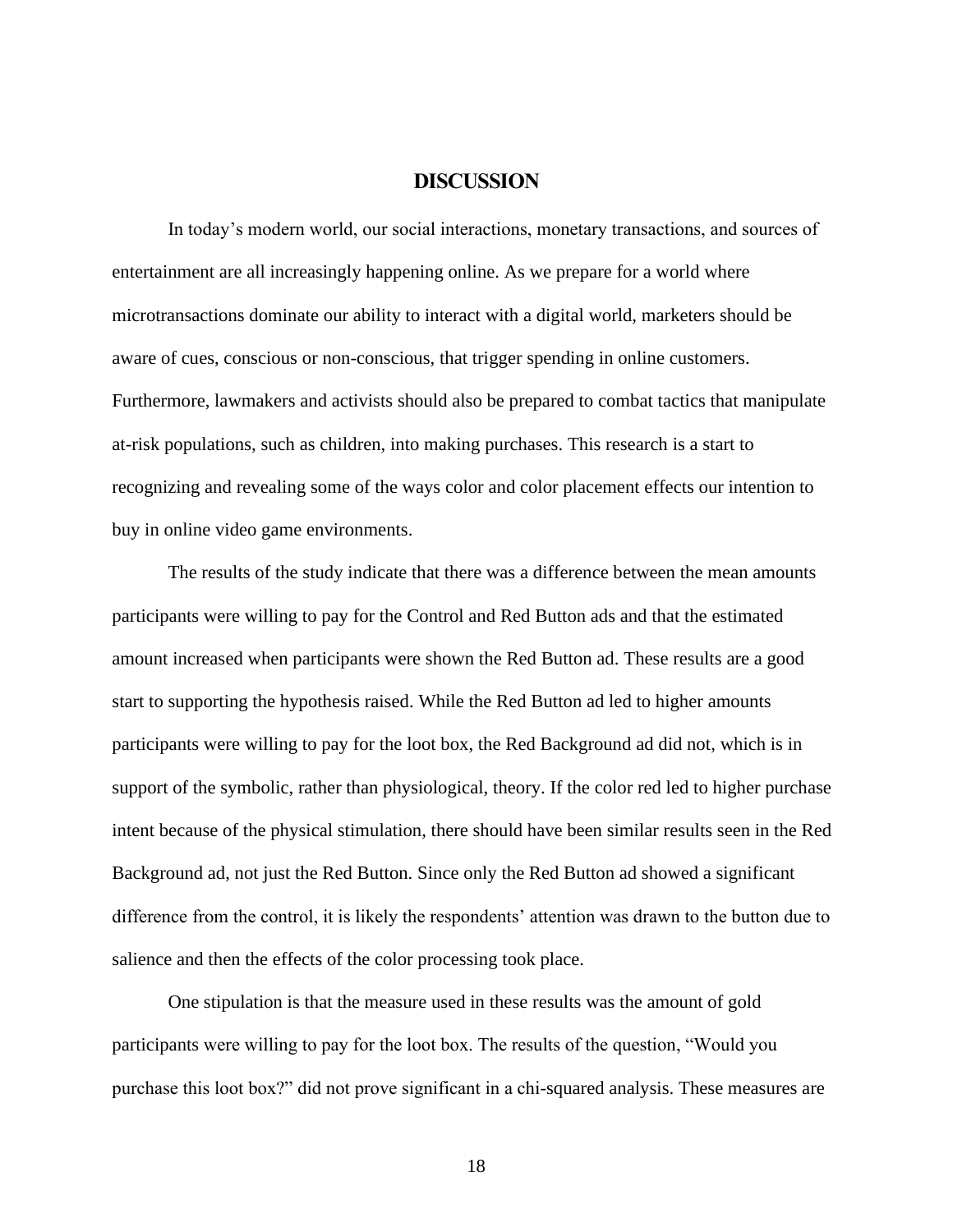inherently different because the amounts participants were willing to pay was on a numeric slider from 0-200, while the other question had a yes/no binomial response. Getting significantly different observed results than expected for the binomial response would be extremely powerful for the purpose of this study, however with such small cell counts this measure proved insignificant.

Conclusions from this study indicate the Red Button ad did affect the amount participants were willing to pay for the loot box. The reasons for finding significant results in the amounts people were willing to pay but not for purchase intent itself could be many. This research was backed by literature on gambling and risk-taking combined with color, however most prior research does not specifically look at scenarios in online video gaming. Gambling research is effective because gambling, whether it is through betting, playing cards, or rolling dice, is the activity in which participants directly partake. In the scenario used in this study, the microtransaction of purchasing a lot box is a peripheral activity to the video game itself. Participants might have felt the loot box was too far removed from an actual video game situation because the gambling scenario was removed from the main activity. Additionally, the Red Button ad could have been valued more because it appears to be "correct" for what participants might imagine a loot box ad is supposed to look like. Another theory is that participants might need a baseline figure to reference in order for the Red Button to nonconsciously evoke risk-taking behavior.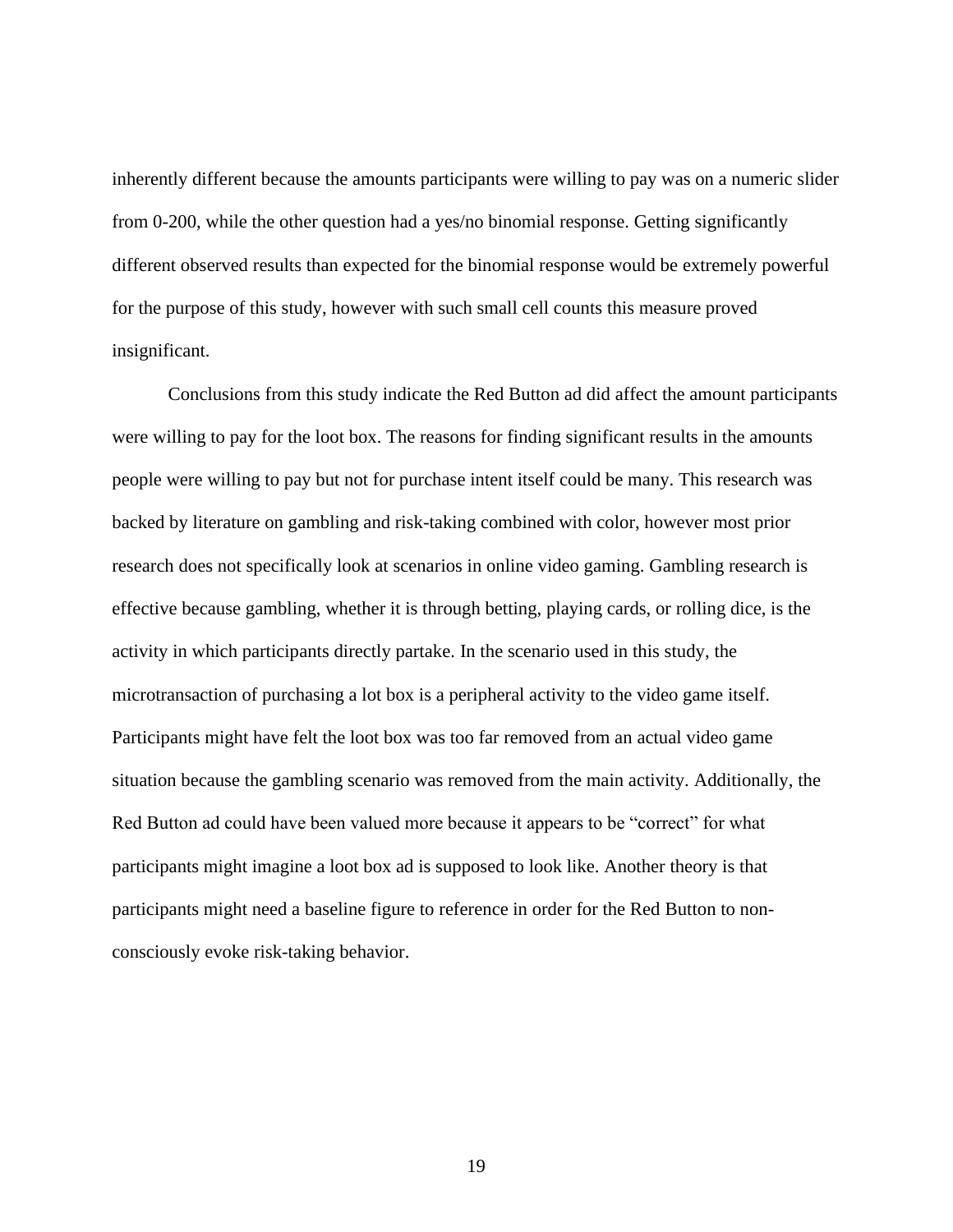#### <span id="page-24-0"></span>*Limitations*

This research is a preliminary dive into color effects in a digital environment. While it was found that the Red Button ad did significantly increase the average amount participants were willing to pay for the loot box and had a significantly higher average value than that of the control, these results are limited by several factors including COVID-19 shutdowns, short study timelines, and study scenarios.

As of March  $16<sup>th</sup>$ , 2020, the University of Central Florida shut down in response to COVID-19, also known as the Coronavirus or SARS-COV-2. In-person classes were cancelled and moved online, and students were required to leave campus. After this date data was still collected, however this was not in a controlled lab, but rather delivered to students via email for them to complete at home. While the survey program, Qualtrics, did not change, the environment and social issues of the time may have impacted the results of the third study. The results listed and discussed may not be reliable due to this impact.

In addition to data collection possibly being skewed because of the COVID-19 shut down, this research only occurred for the duration of a single semester and had to be within an even smaller timeframe than that to analyze the results. Overall, there was an approximate window to gather data of two months. Such time limitations prohibited the further development and evolution of this study.

Another limitation is that while the scenario was for a video game environment, the study ended up being a scenario in which participants were asked to imagine they were playing a video game they liked and enjoyed. Results taken from just the pool of respondents who indicated they play video games on a regular basis did not provide large enough cell counts for proper analysis,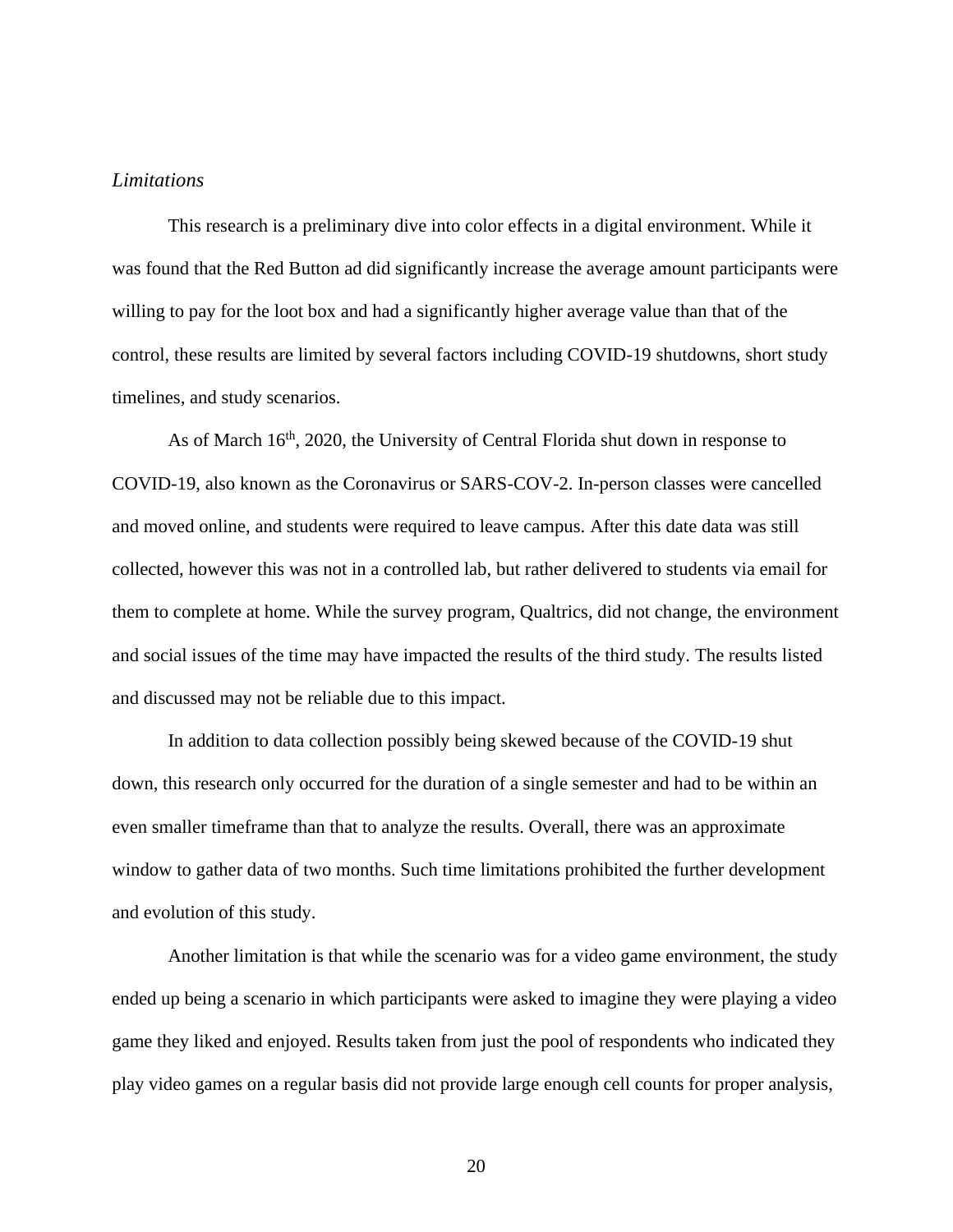much less significant results. The pool for those who indicated they played video games with loot boxes in them and could list a number of those games off the tops of their heads in the survey was even smaller. Additionally, in an ideal scenario, participants would be asked to actually play a video game in which the loot box ads would be placed naturally. This would let the respondents be free to choose to actually purchase the loot box. Higher quality and more reliable data would be gathered in this way, however there are definitely limitations to what an undergraduate researcher can do.

#### <span id="page-25-0"></span>*Future Research*

The results from this preliminary study are indeed promising. Additionally, the results from the other measures also were correlated to the different ads shown but simply did not have enough cell counts or respondents to draw a statistically significant conclusion. Even though these measures did not produce significant results, it is hopeful for future research. Future research should continue to evolve the study and try to get close to simulating an environment where participants can actually purchase (or make a simulated purchase of) a loot box. Additionally, there was no significant difference between the number of participants who indicated they had ever spent real money on any microtransaction in any type of video game or mobile game. Those that did indicate they had made a microtransaction in a game had wildly varying amounts spent, ranging from cents to hundreds and even thousands of dollars. Future research should repeat this study with only a pool of participants who have made microtransaction purchases before.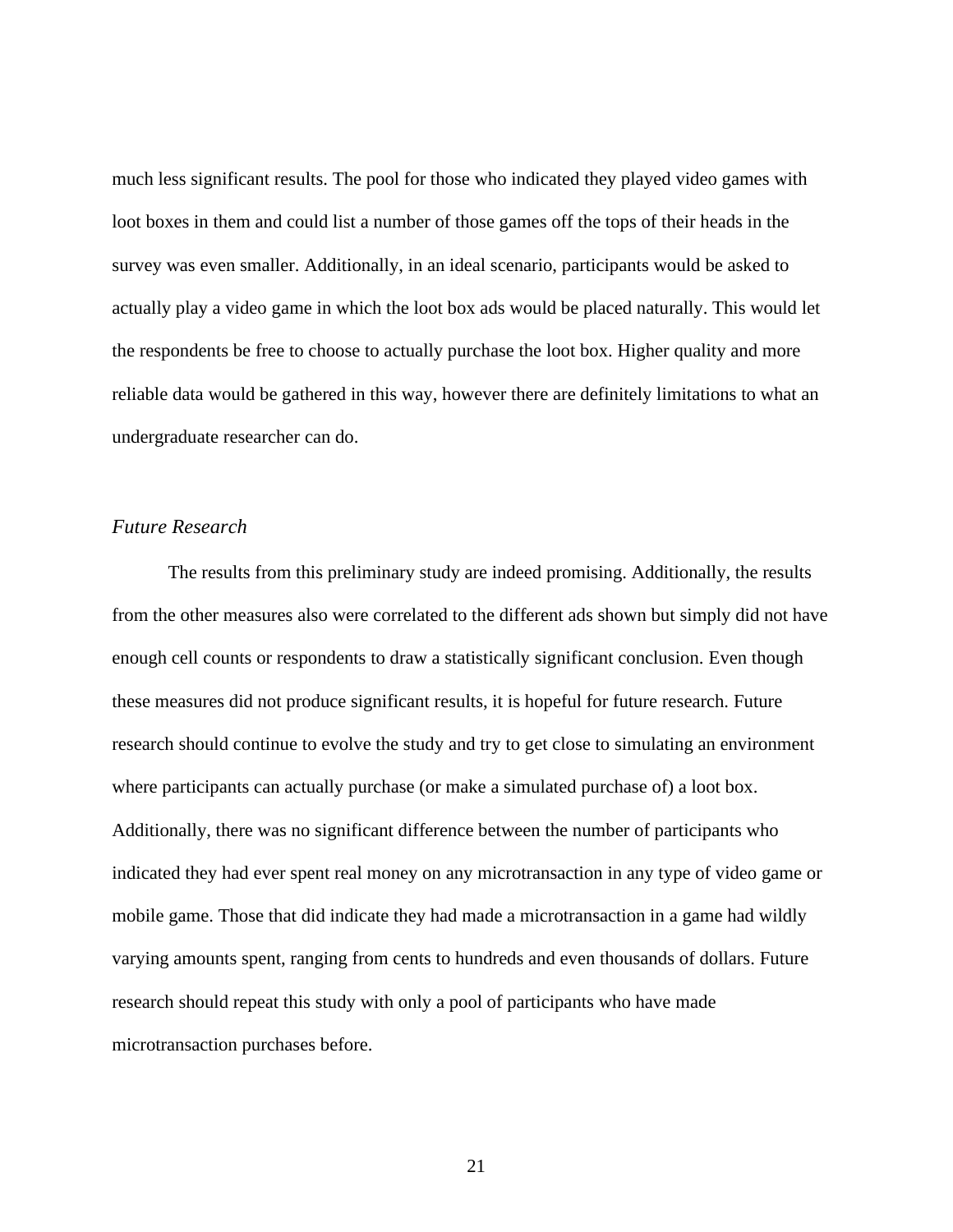While red and blue were the primary colors chosen for this study, future research could be conducted to determine what other colors could have an impact on purchase intention. In many video games silver, gold, and purple, for example, are all visual indicators of value in many situations. Future research should investigate loot boxes and the colors of visual value systems to come up with more realistic stimuli.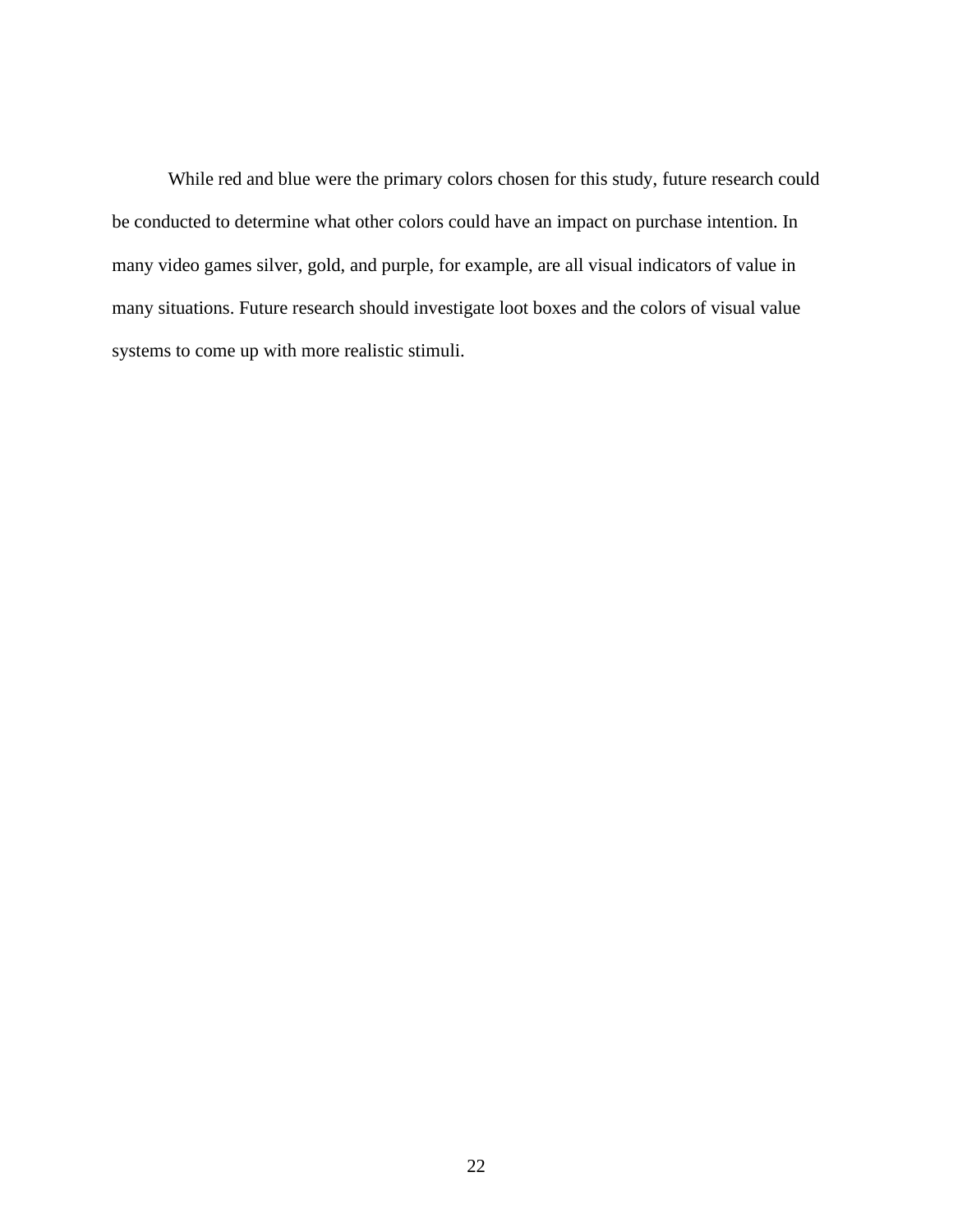## **REFERENCES**

- <span id="page-27-0"></span>1. Aslam, M. M. (2006). Are You Selling the Right Colour? A Cross-cultural Review of Colour as a Marketing Cue. Journal of Marketing Communications, 12(1), 15–30. [doi:](https://doi.org/10.1080/13527260500247827)  [10.1080/13527260500247827](https://doi.org/10.1080/13527260500247827)
- 2. Bagchi, R., & Cheema, A. (2013). The effect of red background color on willingness-topay: The moderating role of selling mechanism. Journal of Consumer Research, 39(5), 947–960. doi:10.1086/666466
- 3. Bellizzi, J.A., Crowley, A.E. and Hasty, R.W. (1983) The Effects of Color in Store Design. Journal of Retailing, 59, 21-45.
- 4. Boyatzis, C.J. & Varghese, R. (1994) Children's EmotionalAssociations with Colors, The Journal of Genetic Psychology, 155:1, 77-85, doi:10.1080/00221325.1994.9914760
- 5. Brevers, D., Noël, X., Bechara, A., Vanavermaete, N., Verbanck, P., & Kornreich, C. (2015). Effect of casino-related sound, Red light and Pairs on decision-making during the Iowa Gambling Task. Journal of Gambling Studies, 31(2), 409–421. doi:10.1007/s10899- 013-9441-2
- 6. Brooks, G. A., & Clark, L. (2019). Associations between loot box use, problematic gaming and gambling, and gambling-related cognitions. Addictive Behaviors, 96, 26–34. doi:10.1016/j.addbeh.2019.04.009
- 7. C. (1859). Color. *The Crayon, 6*(9), 273-275. doi:10.2307/25527945
- 8. Cimbalo, R. S., Beck, K. L.. & Sendziak, D. S. (1978). Emotional toned pictures and color selection for children and college students. The Journal of Genetic Psychology, 133. 303- 304. doi: 10.1080/00221325.1978.10533389
- 9. Chipman, K. (1885). "Color Associations". Science, 6(132), 125-125. Retrieved April 22, 2020, from www.jstor.org/stable/1762043
- 10. Chiu, Y.-P., Lo, S.-K., & Hsieh, A.-Y. (2017). How colour similarity can make banner advertising effective: Insights from Gestalt theory. Behaviour & Information Technology, 36(6), 606–619. Retrieved from doi:10.1080/0144929X.2016.1267264
- 11. D'andrade, R., & Egan, M. (1974). The colors of emotion. American Ethnologist, 1(1), 49–63.<https://doi.org/10.1525/ae.1974.1.1.02a00030>
- 12. Fernandez, M. (2020, January 24). Which Is the Best Call to Action Button Color, According to Research? Retrieved from https://optinmonster.com/which-color-buttonconverts-best/
- 13. Fetterman, A. K., Robinson, M. D., & Meier, B. P. (2012). Anger as "seeing red": Evidence for a perceptual association. Cognition and Emotion, 26(8), 1445–1458. doi: 10.1080/02699931.2012.673477
- 14. Fiorillo, C. D., Tobler, P. N., & Schultz, W. (2003). Discrete coding of reward probability and uncertainty by dopamine neurons. Science, 299(5614), 1898–1902. doi:10.1126/science.1077349
- 15. Garber, L. L., Burke, R. R., Jones, J. M., & Institute, M. S. (2000). The Role of Package Color in Consumer Purchase Consideration and Choice. Marketing Science Institute. <https://books.google.com/books?id=I9BtPgAACAAJ>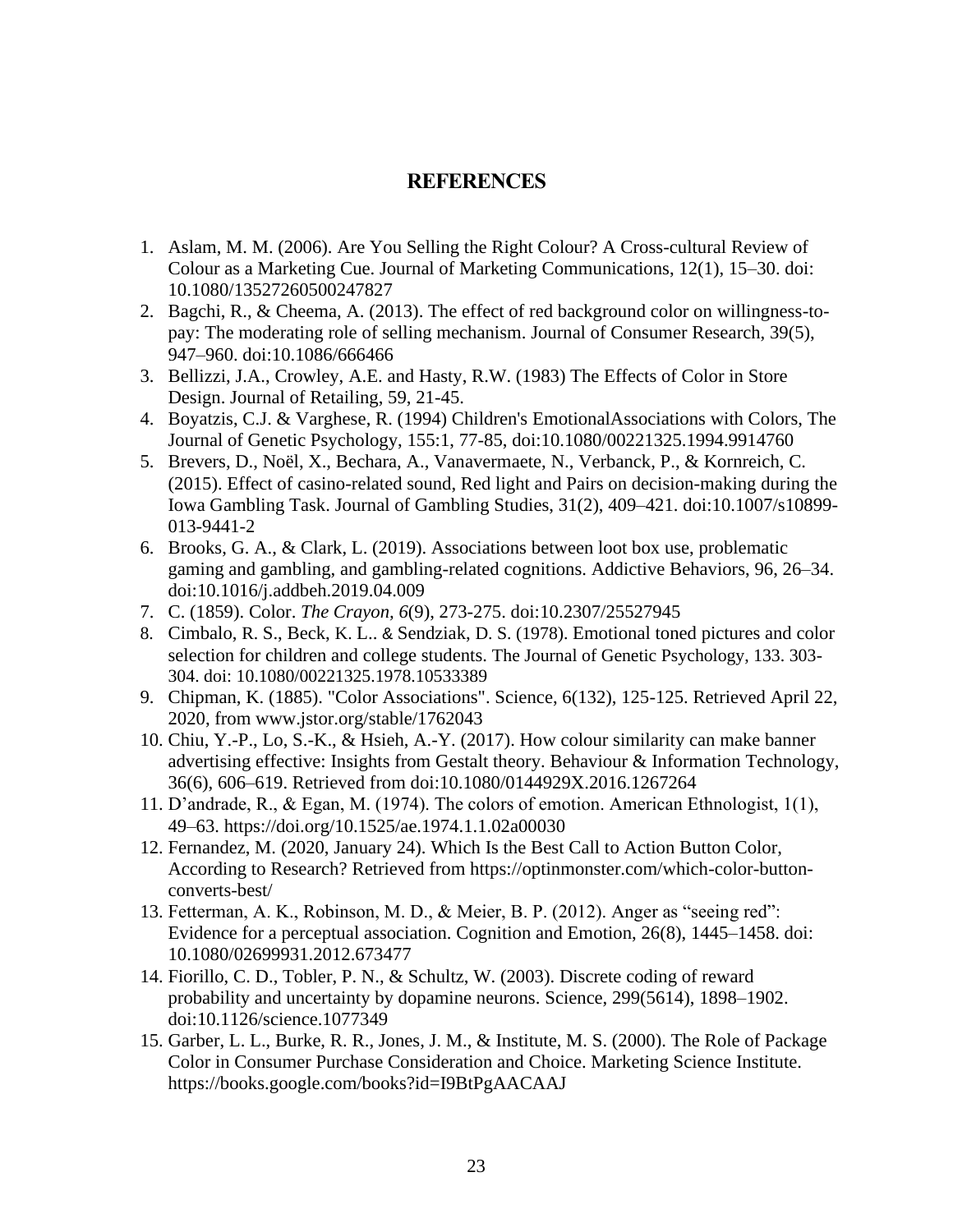- 16. Gordon, A. (2010, May 29). How We Improved Our Conversion Rate by 72%. Retrieved December 3, 2019, from https://dmix.ca/2010/05/how-we-increased-our-conversion-rateby-72/.
- 17. Hargreaves, J. (2019, July 25). Overwatch microtransactions have raked in over \$1 billion. Retrieved December 3, 2019, from https://www.thesixthaxis.com/2019/07/25/overwatch-loot-boxes-update-sales-1-billion/.
- 18. Jacques, J. T., Perry, M., & Kristensson, P. O. (2015). Differentiation of online text-based advertising and the effect on users' click behavior. Computers in Human Behavior, 50, 535–543. doi:10.1016/j.chb.2015.04.031
- 19. [Kerfoot, S.,](https://www.emerald.com/insight/search?q=Shona%20Kerfoot) [Davies, B.](https://www.emerald.com/insight/search?q=Barry%20Davies) and [Ward, P.](https://www.emerald.com/insight/search?q=Philippa%20Ward) (2003), "Visual merchandising and the creation of discernible retail brands", [International Journal of Retail & Distribution Management,](https://www.emerald.com/insight/publication/issn/0959-0552) Vol. 31 No. 3, pp. 143-152.<https://doi.org/10.1108/09590550310465521>
- 20. King, D. L., & Delfabbro, P. H. (2018). Predatory monetization schemes in video games (e.g. 'loot boxes') and internet gaming disorder. Addiction. https://doi.org/10.1111/ add.14286.
- 21. King, D. L., & Delfabbro, P. H. (2019). Video Game Monetization (e.g., 'Loot Boxes'): a Blueprint for Practical Social Responsibility Measures. International Journal of Mental Health & Addiction, 17(1), 166–179. doi:10.1007/s11469-018-0009-3
- 22. Kotler, P. (1974). Atmospherics as a Marketing Tool. *Journal of Retailing*, *49*, 48-64.
- 23. Kuzinas, A. (2013). The Power of Colour on Content: Associations, Evoked by Simple and Complex Pictures. Procedia - Social and Behavioral Sciences, 84, 1397–1402. doi:10.1016/j.sbspro.2013.06.763
- 24. Lawler, C. O., & Lawler, E. E. III. (1965). Color-Mood Associations in Young Children. The Journal of Genetic Psychology, 107(1), 29–32. [doi:](https://doi.org/10.1080/00221325.1965.10532759)  [10.1080/00221325.1965.10532759](https://doi.org/10.1080/00221325.1965.10532759)
- 25. Li, W., Mills, D., & Nower, L. (2019). The relationship of loot box purchases to problem video gaming and problem gambling. Addictive Behaviors, 97, 27–34. doi:10.1016/j.addbeh.2019.05.016
- 26. Macey, J., & Hamari, J. (2019). eSports, skins and loot boxes: Participants, practices and problematic behaviour associated with emergent forms of gambling. New Media  $\&$ Society, 21(1), 20–41. doi:0.1177/1461444818786216
- 27. McCaffrey, M. (2019). The macro problem of microtransactions: The self-regulatory challenges of video game loot boxes. Business Horizons, 62(4), 483–495. doi:10.1016/j.bushor.2019.03.001
- 28. Mentzel, S. V., Schücker, L., Hagemann, N., & Strauss, B. (2017). Emotionality of colors: An implicit link between red and dominance. Frontiers in Psychology, 8. doi:10.3389/fpsyg.2017.00317
- 29. Microtransaction. In *Lexico Dictionary*. Retrieved from https://www.lexico.com/en/definition/microtransaction
- 30. Mount, Gregory (2019, August 23). Is There a Best Call-to-Action Button Color?: NING. Retrieved from https://www.ning.com/blog/2019/08/is-there-a-best-call-to-action-buttoncolor.html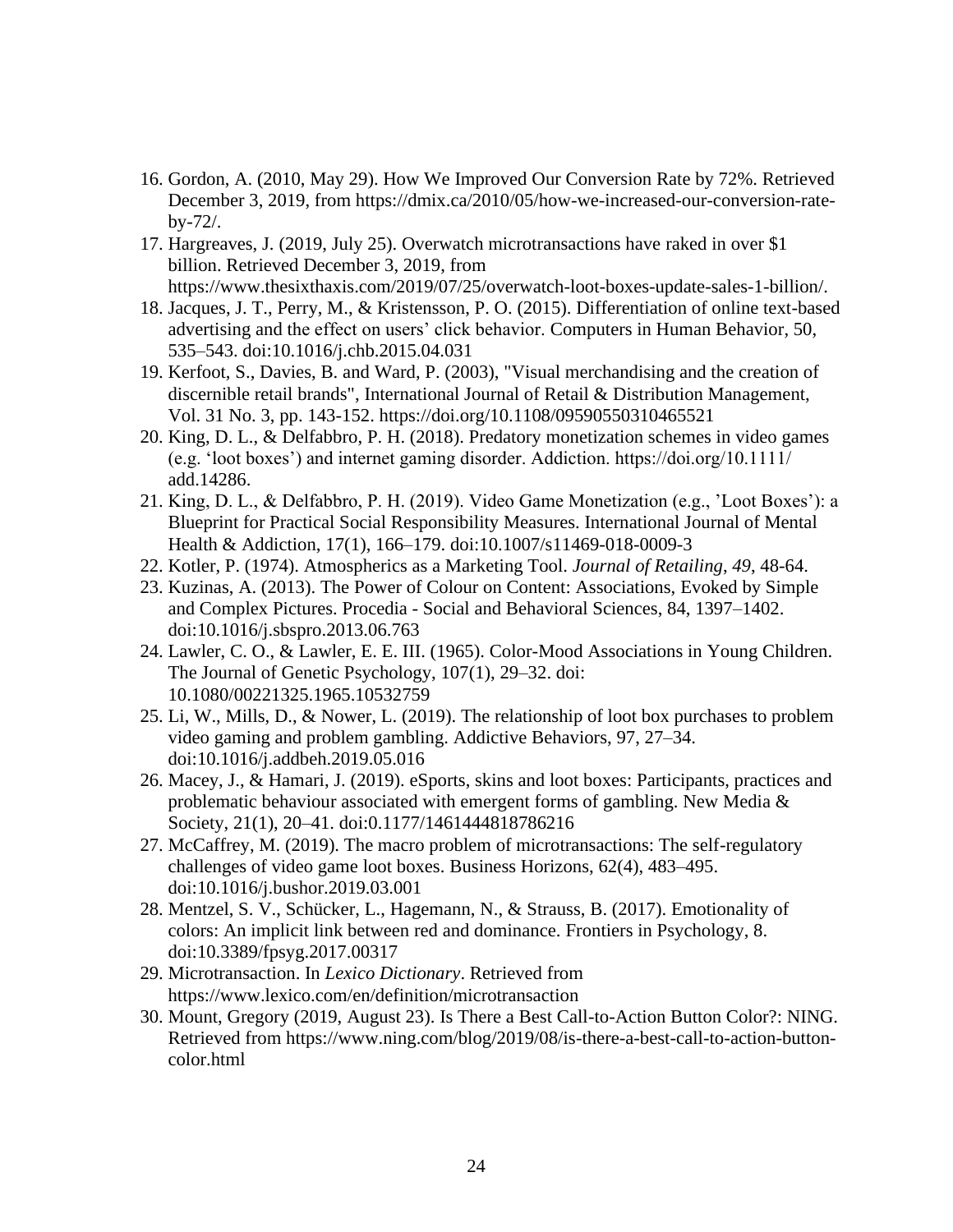- 31. Ou, L.-C., Luo, M. R., Woodcock, A., & Wright, A. (2004). A study of colour emotion and colour preference. Part I: Colour emotions for single colours. Color Research & Application, 29(3), 232–240. doi: 10.1002/col.20010
- 32. Porter, J. (2011, August 2). The Button Color A/B Test: Red Beats Green. Retrieved December 3, 2019, from https://blog.hubspot.com/blog/tabid/6307/bid/20566/the-buttoncolor-a-b-test-red-beats-green.aspx.
- 33. Sokolik, K., Magee, R. G., & Ivory, J. D. (2014). Red-Hot and Ice-Cold Web Ads: The Influence of Web Ads' Warm and Cool Colors on Click-Through Rates. Journal of Interactive Advertising, 14(1), 31–37. Retrieved from doi: 10.1080/15252019.2014.907757
- 34. Spenwyn, J., Barrett, D. J. K., & Griffiths, M. D. (2010). The role of light and music in gambling behaviour: An empirical pilot study. International Journal of Mental Health and Addiction, 8(1), 107–118. doi:10.1007/s11469-009-9226-0
- 35. Stark, G. M., Saunders, D. M., & Wookey, P. E. (1982). Differential effects of red and blue coloured lighting on gambling behaviour. Current Psychological Research, 2(2), 95– 99. doi:10.1007/BF03186749
- 36. Taylor, S. E., & Fiske, S. T. (1978). Salience, attention, and attribution: Top of the head phenomena. *Advances in Experimental Social Psychology*, *11*(C), 249-288. doi: 10.1016/S0065-2601(08)60009-X
- 37. Ten Velden, F. S., Baas, M., Shalvi, S., Preenen, P. T. Y., & De Dreu, C. K. W. (2012). In competitive interaction displays of red increase actors' competitive approach and perceivers' withdrawal. Journal of Experimental Social Psychology, 48(5), 1205–1208. Retrieved from doi:10.1016/j.jesp.2012.04.004
- 38. Terwogt, M. M., & Hoeksma, J. B. (1995). Colors and Emotions: Preferences and Combinations. The Journal of General Psychology, 122(1), 5–17. doi: 10.1080/00221309.1995.9921217
- 39. Wexner, L. B. (1954). The degree to which colors (hues) are associated with mood-tones. Journal of Applied Psychology, 38(6), 432–435. doi: 10.1037/h0062181
- 40. Wiedemann, D., Burt, D. M., Hill, R. A., and Barton, R. A. (2015). Red clothing increases perceived dominance, aggression and anger. Biol. Lett. 11:20150166. Retrieved from doi:10.1098/rsbl.2015.0166
- 41. Yazdi, K., Rumetshofer, T., Gnauer, M., Csillag, D., Rosenleitner, J., & Kleiser, R. (2019). Neurobiological processes during the Cambridge gambling task. Behavioural Brain Research, 356, 295–304. Doi:10.1016/j.bbr.2018.08.017
- 42. Zendle, D., & Cairns, P. (2019). Loot boxes are again linked to problem gambling: Results of a replication study. PLoS ONE, 14(3), 1–13. doi:10.1371/journal.pone.0214167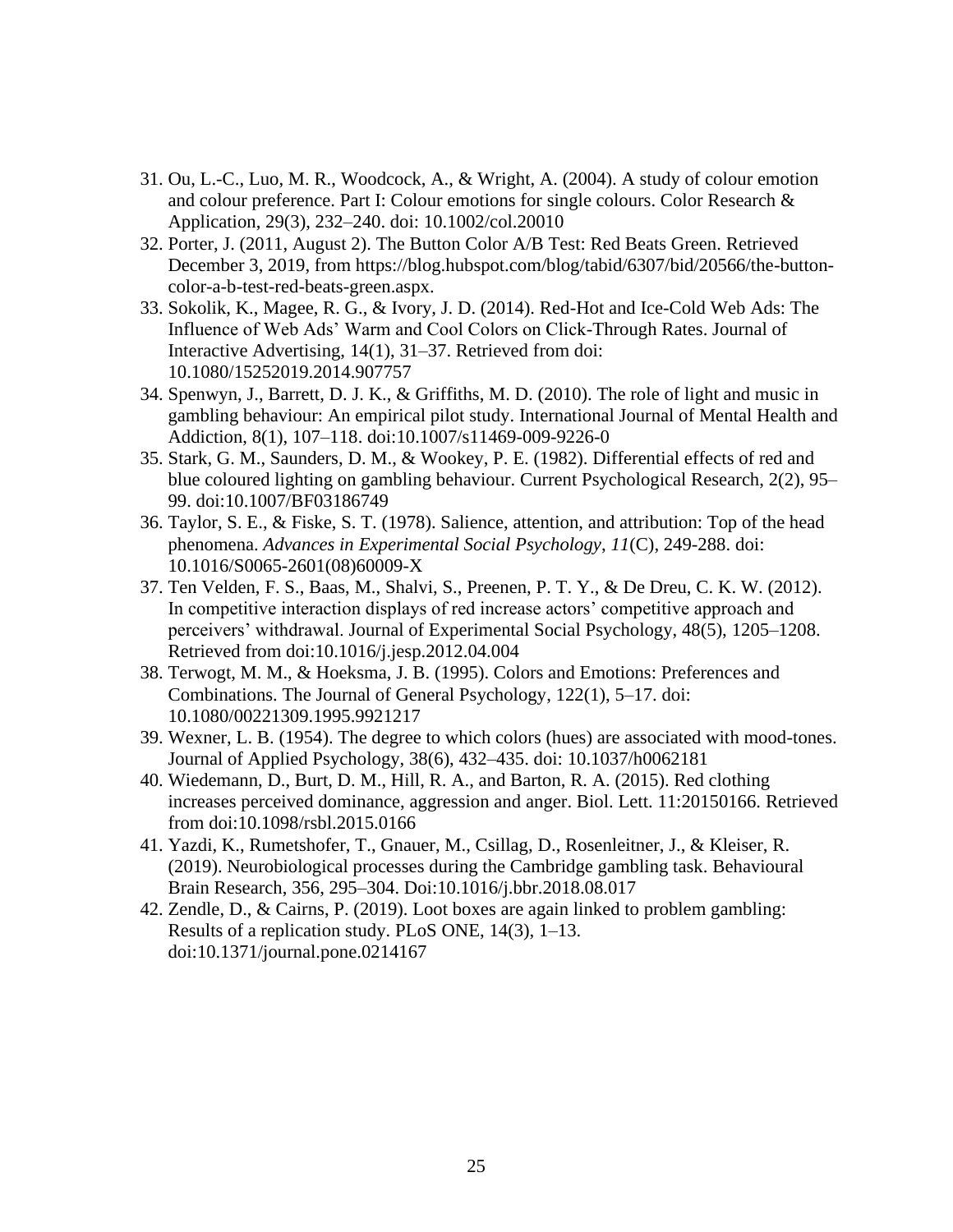<span id="page-30-0"></span>**APPENDIX A: SURVEY**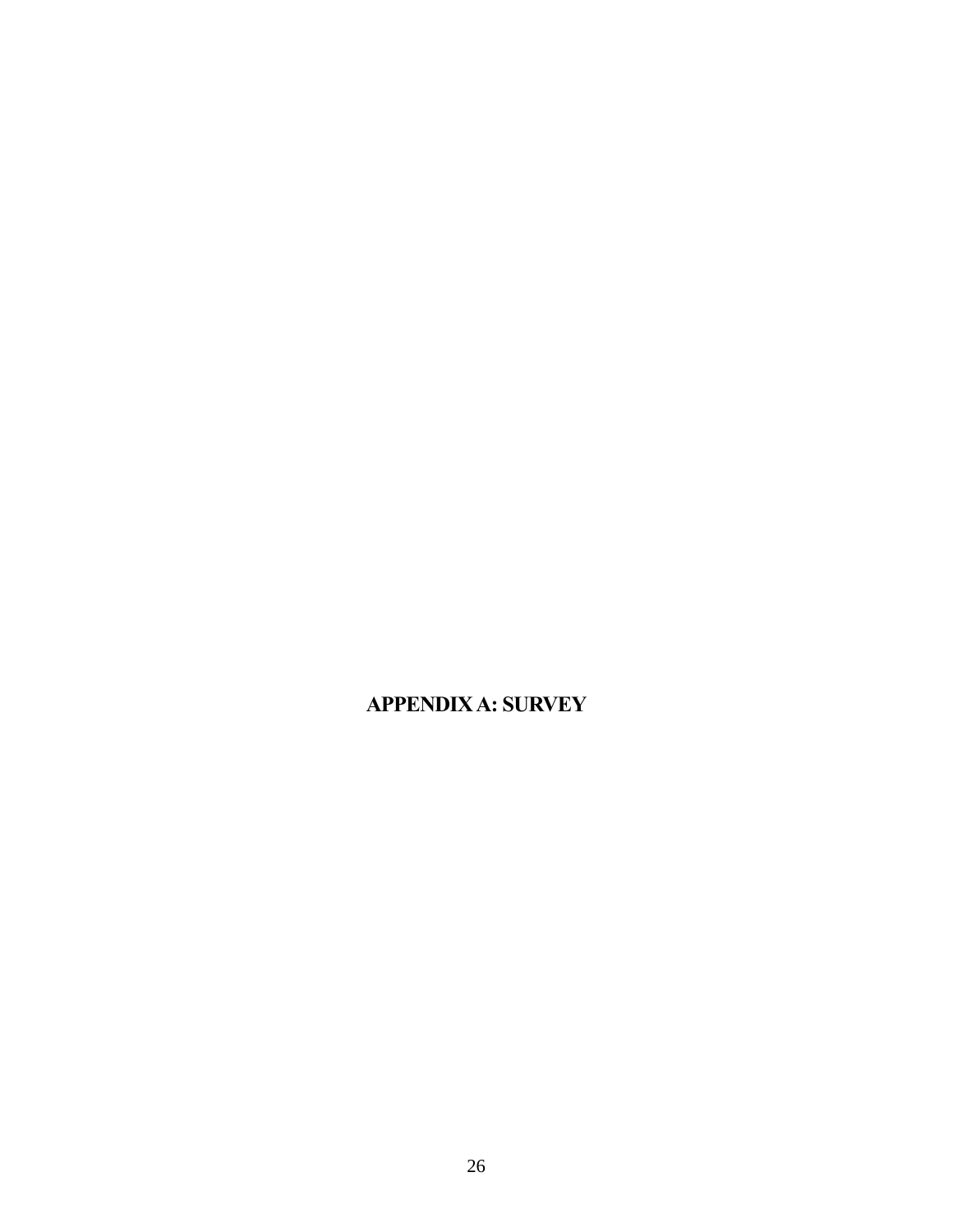#### Scenario

Imagine you are playing an online multiplayer game that you like and enjoy. This game uses a mechanic called loot boxes, in which you can purchase unknown objects of differing rarity. The objects in these loot boxes are cosmetic, meaning they do not bear any impact on your ability to win or play the game. These objects are highly coveted, however, and many players will go to great lengths to unlock them.

The game uses an in-game currency called gold. 100 gold is equivalent to \$1.00 USD. As part of a special sale, the company who produces the game has given out 100 gold to all users' accounts for free. The game producers believe this will allow people to experience in-game purchases and increase the likelihood that users will spend their own money on in-game purchases in the future.

On the next page, you will see an ad for a loot box costing 100 gold.

Stimuli will be randomized and shown right after the scenario explanation. Please see Figures 1- 5 for the stimuli.

Questions:

Would you purchase the loot box you just saw?

 $\bigcirc$  Yes (1)

 $\bigcirc$  No (2)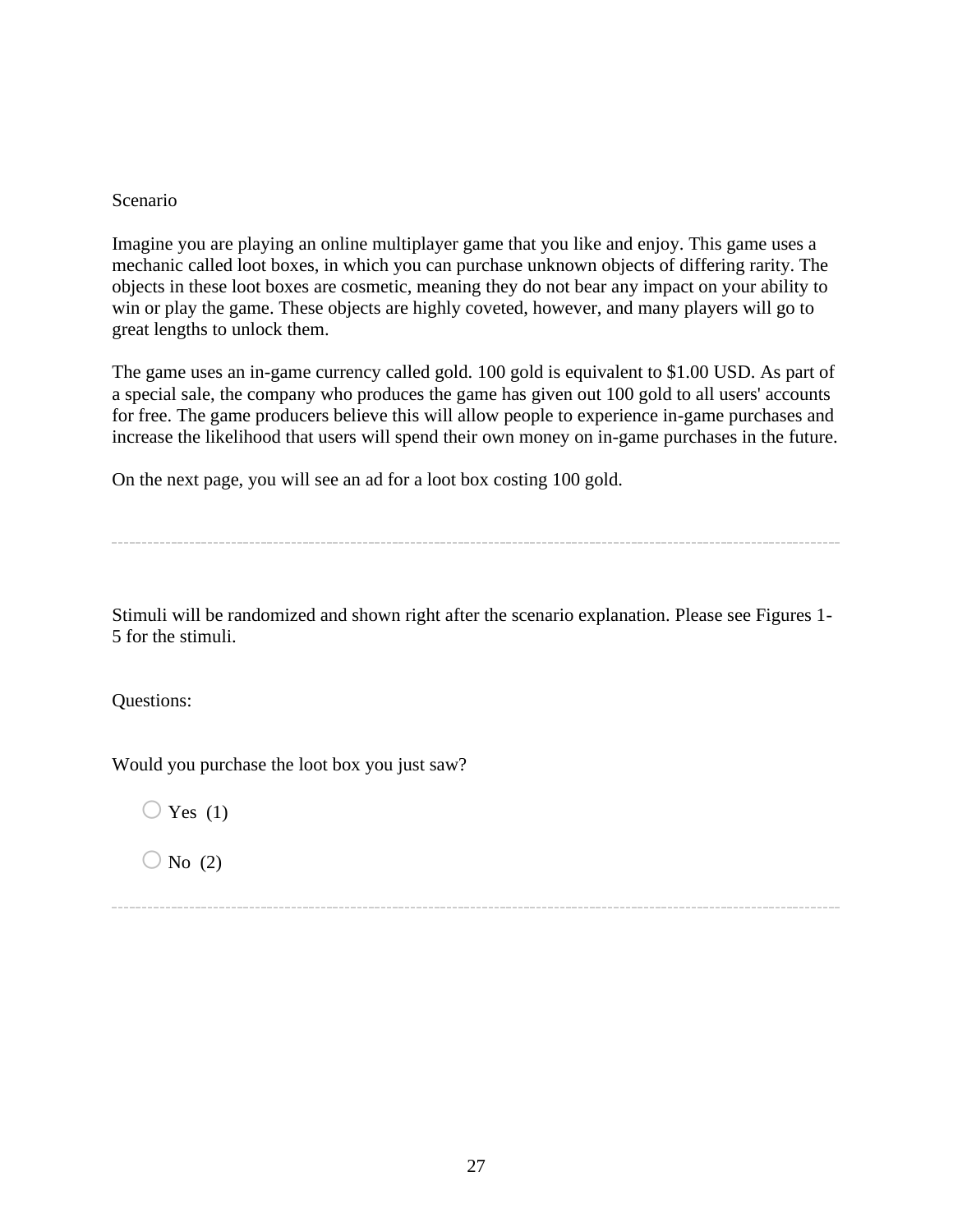How likely would you be to unlock this loot box?

 $\bigcirc$  Not Likely to Purchase at All 1  $\bigcirc$  2  $\bigcirc$  3  $\bigcirc$  4  $\bigcirc$  5  $\bigcirc$  6  $\bigcirc$  Extremely Likely to Purchase 7

How much did you like this ad?

 $\bigcirc$  Strongly Disliked 1  $\bigcirc$  2  $\bigcirc$  3  $\bigcirc$  4  $\bigcirc$  5  $\bigcirc$  6  $\bigcirc$  Strongly Liked 7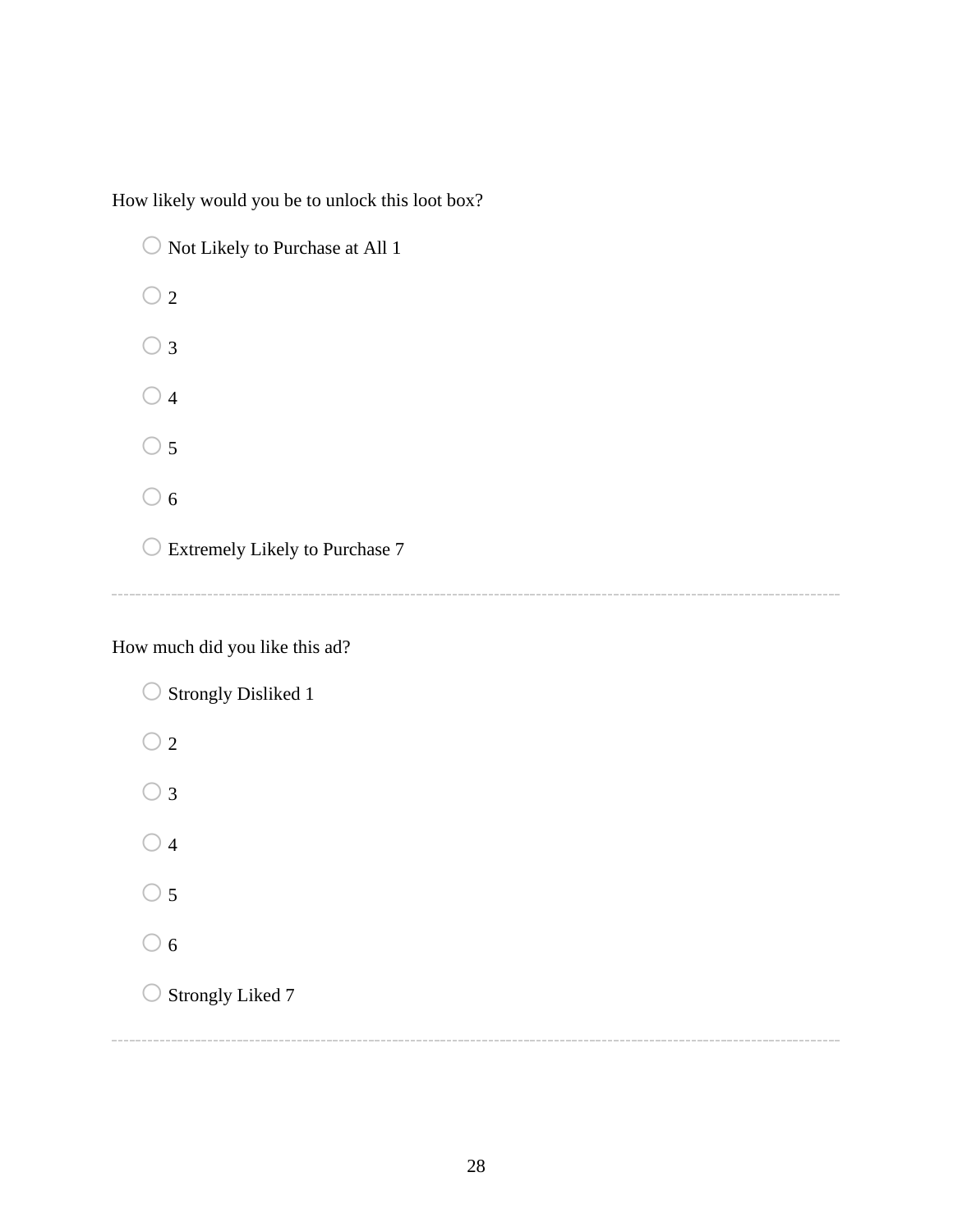Do you believe this offer was suitable for a loot box in a video game?

 $\bigcirc$  Not at all Suitable 1  $\bigcirc$  2  $\bigcirc$  3  $\bigcirc$  4  $\bigcirc$  5  $\bigcirc$  6  $\bigcirc$  Extremely Suitable 7

Do you feel this loot box is worth 100 gold, which is equivalent to \$1.00 USD?

 $\bigcirc$  Not Worth 100 Gold 1  $\bigcirc$  2  $\bigcirc$  3  $\bigcirc$  4  $\bigcirc$  5  $\bigcirc$  6 o Extremely Worth 100 Gold 7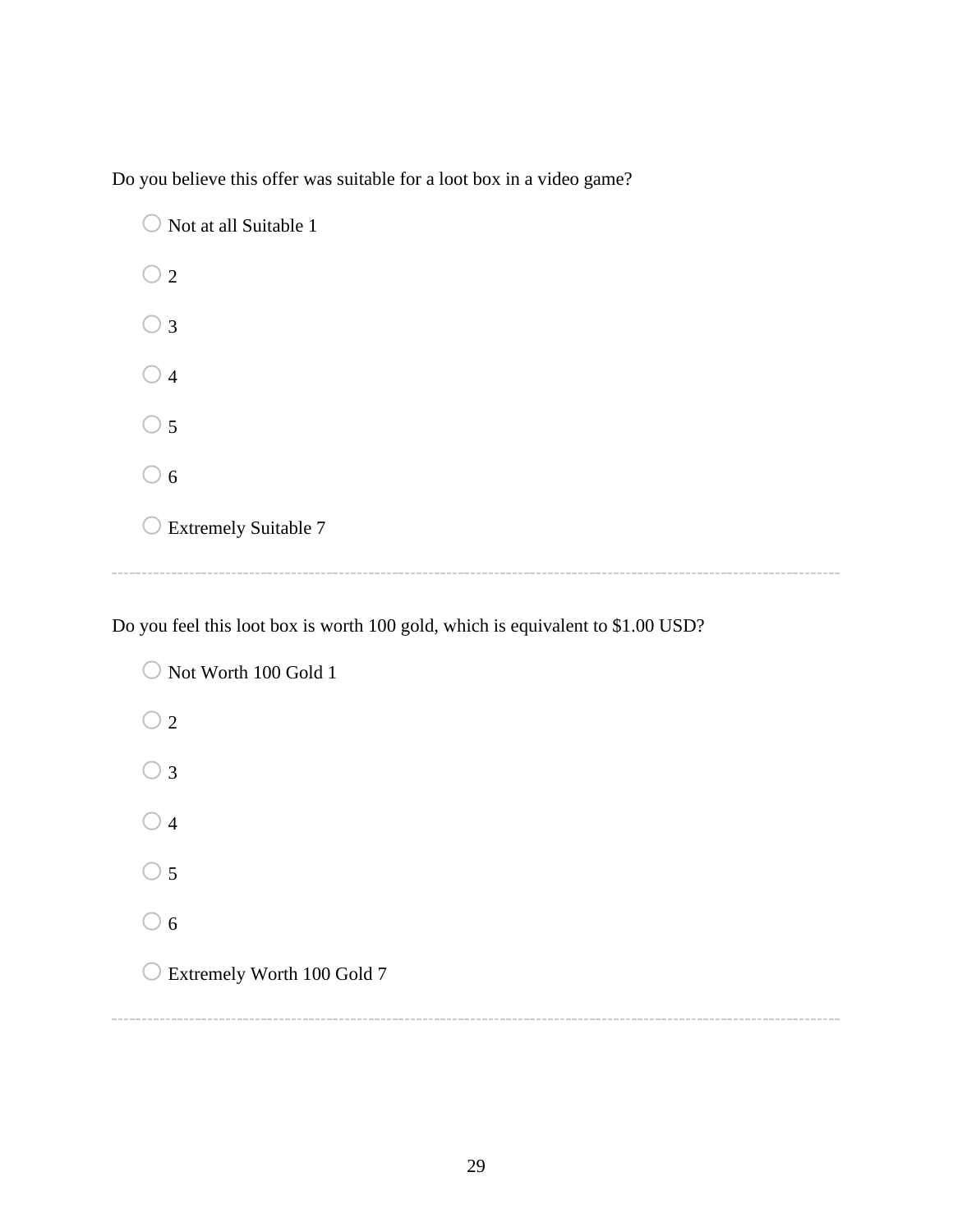Q66 Do you feel this loot box is a good deal?

| Not a Good Deal at All 1                                                                                                                                                    |                |    |    |    |  |                     |  |
|-----------------------------------------------------------------------------------------------------------------------------------------------------------------------------|----------------|----|----|----|--|---------------------|--|
| $\overline{2}$                                                                                                                                                              |                |    |    |    |  |                     |  |
| $\overline{3}$                                                                                                                                                              |                |    |    |    |  |                     |  |
| $\overline{4}$                                                                                                                                                              |                |    |    |    |  |                     |  |
| 5                                                                                                                                                                           |                |    |    |    |  |                     |  |
| 6                                                                                                                                                                           |                |    |    |    |  |                     |  |
| <b>Extremely Good Deal 7</b>                                                                                                                                                |                |    |    |    |  |                     |  |
| How much Gold (in-game currency) would you be willing to pay for this loot box?<br>You can move the slider with your mouse to the exact amount you would be willing to pay. | $\overline{0}$ | 25 | 50 | 75 |  | 100 125 150 175 200 |  |
|                                                                                                                                                                             |                |    |    |    |  |                     |  |

Adapted from the PANAS (Watson, D., Clark, L. A., & Tellegen, A., 1988)

To what extent do you feel...

 $\overline{\phantom{a}}$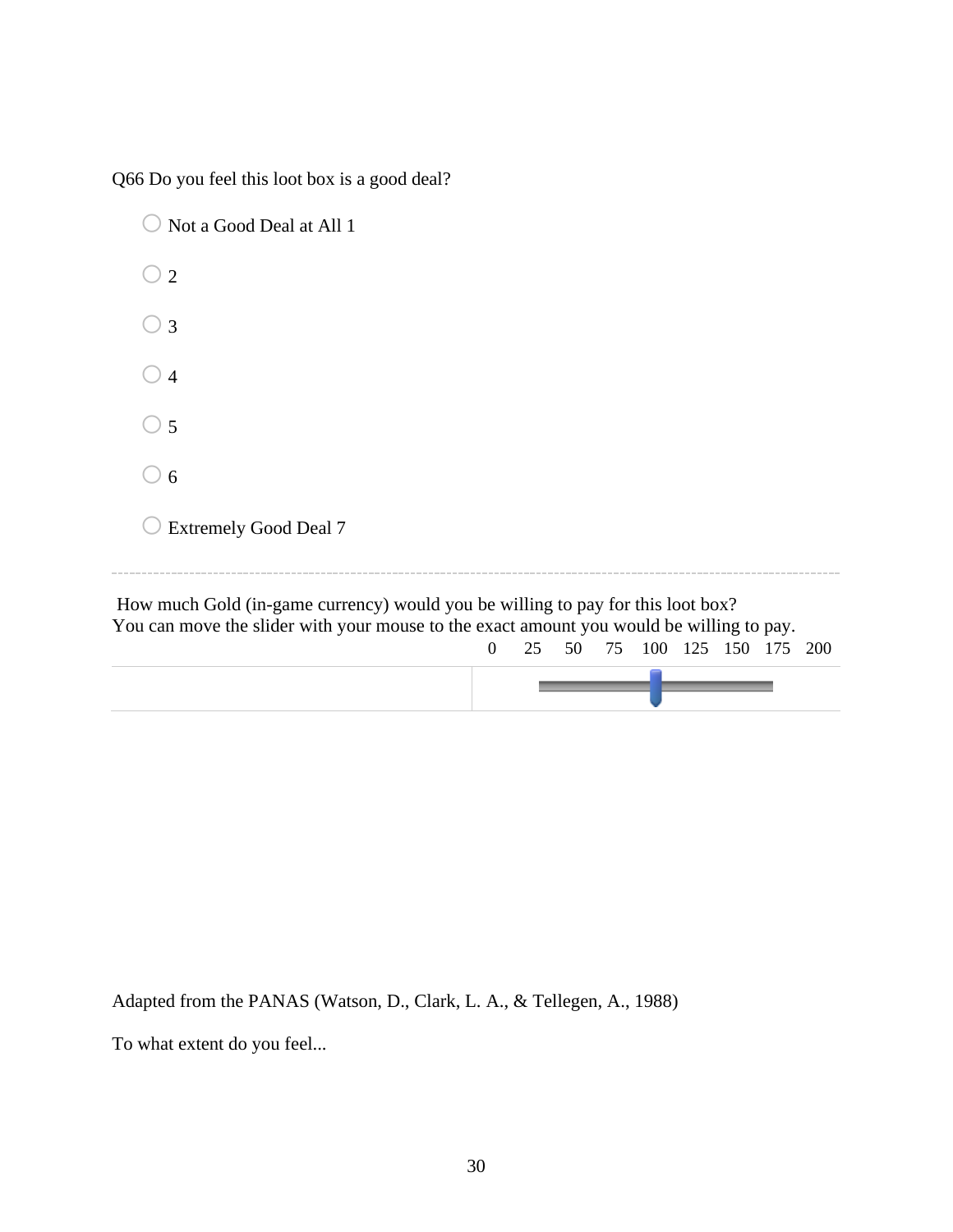|                     | Very Slightly<br>or Not at All<br>1(1) | A Little<br>2(2) | Moderately<br>3(3) | Quite a Bit<br>4(4) | Extremely<br>5(5) |
|---------------------|----------------------------------------|------------------|--------------------|---------------------|-------------------|
| Interested (1)      |                                        |                  |                    |                     |                   |
| Distressed (2)      |                                        |                  |                    |                     |                   |
| Excited (3)         |                                        |                  |                    |                     |                   |
| Upset $(4)$         |                                        |                  |                    |                     |                   |
| Strong (5)          |                                        |                  |                    |                     |                   |
| Guilty (6)          |                                        |                  |                    |                     |                   |
| Scared (7)          |                                        |                  |                    |                     |                   |
| Hostile (8)         |                                        |                  |                    |                     |                   |
| Enthusiastic<br>(9) |                                        |                  |                    |                     |                   |
| Proud $(10)$        |                                        |                  |                    |                     |                   |
| Irritable (11)      |                                        |                  |                    |                     |                   |
| Alert (12)          |                                        |                  |                    |                     |                   |
| Ashamed (13)        |                                        |                  |                    |                     |                   |
| Inspired (14)       |                                        |                  |                    |                     |                   |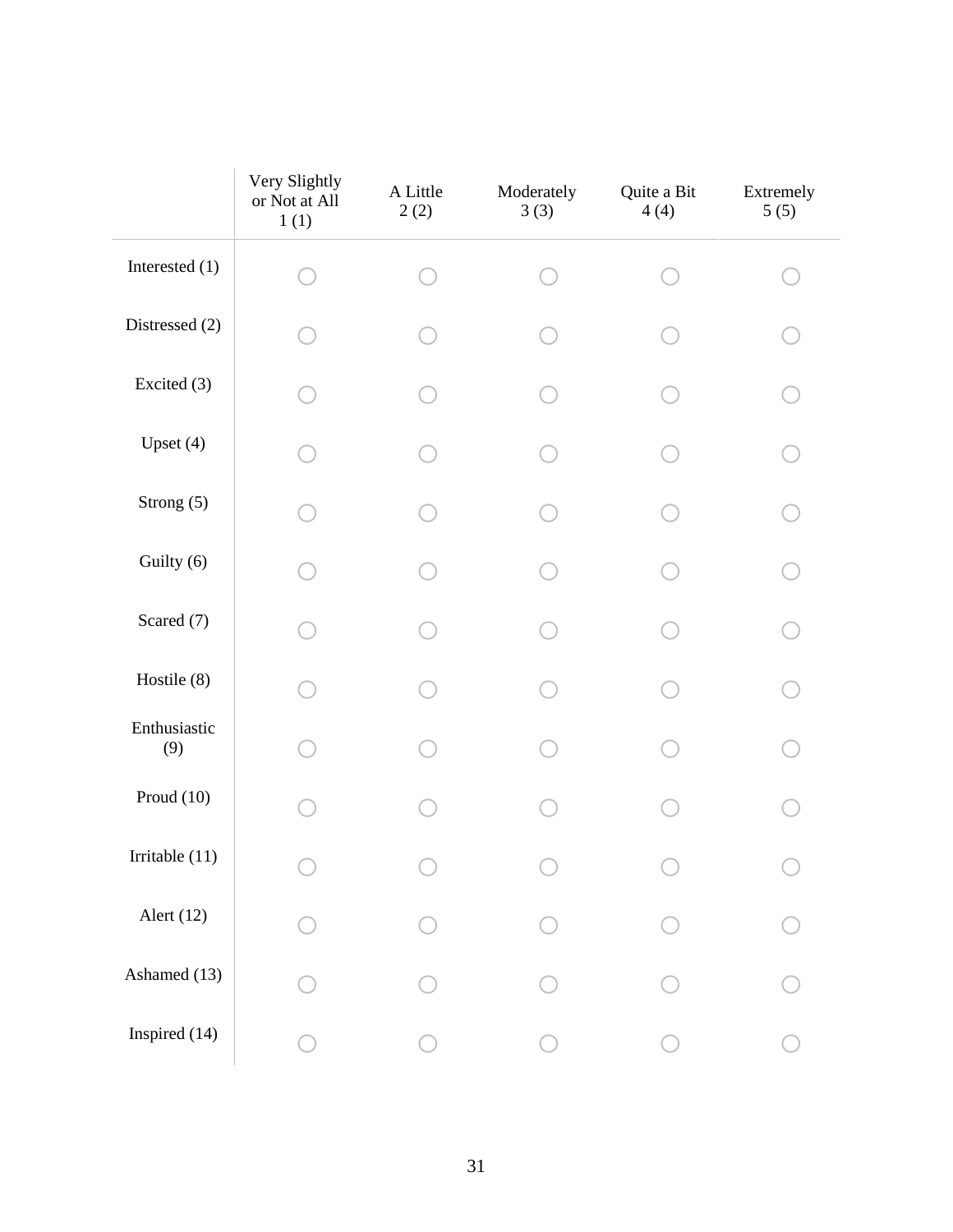| Nervous $(15)$     |  |  |  |
|--------------------|--|--|--|
| Determined<br>(16) |  |  |  |
| Attentive (17)     |  |  |  |
| Jittery (18)       |  |  |  |
| Active (19)        |  |  |  |
| Afraid (20)        |  |  |  |
| Page Break         |  |  |  |

Recall the ad you saw moments ago. What color was the background?

\_\_\_\_\_\_\_\_\_\_\_\_\_\_\_\_\_\_\_\_\_\_\_\_\_\_\_\_\_\_\_\_\_\_\_\_\_\_\_\_\_\_\_\_\_\_\_\_\_\_\_\_\_\_\_\_\_\_\_\_\_\_\_\_

\_\_\_\_\_\_\_\_\_\_\_\_\_\_\_\_\_\_\_\_\_\_\_\_\_\_\_\_\_\_\_\_\_\_\_\_\_\_\_\_\_\_\_\_\_\_\_\_\_\_\_\_\_\_\_\_\_\_\_\_\_\_\_\_

What color was the purchase button?

 $\begin{array}{c} \hline \end{array}$ 

Page Break **Page Break Page Break Page Break Page Break Page Break Page Break Page 19**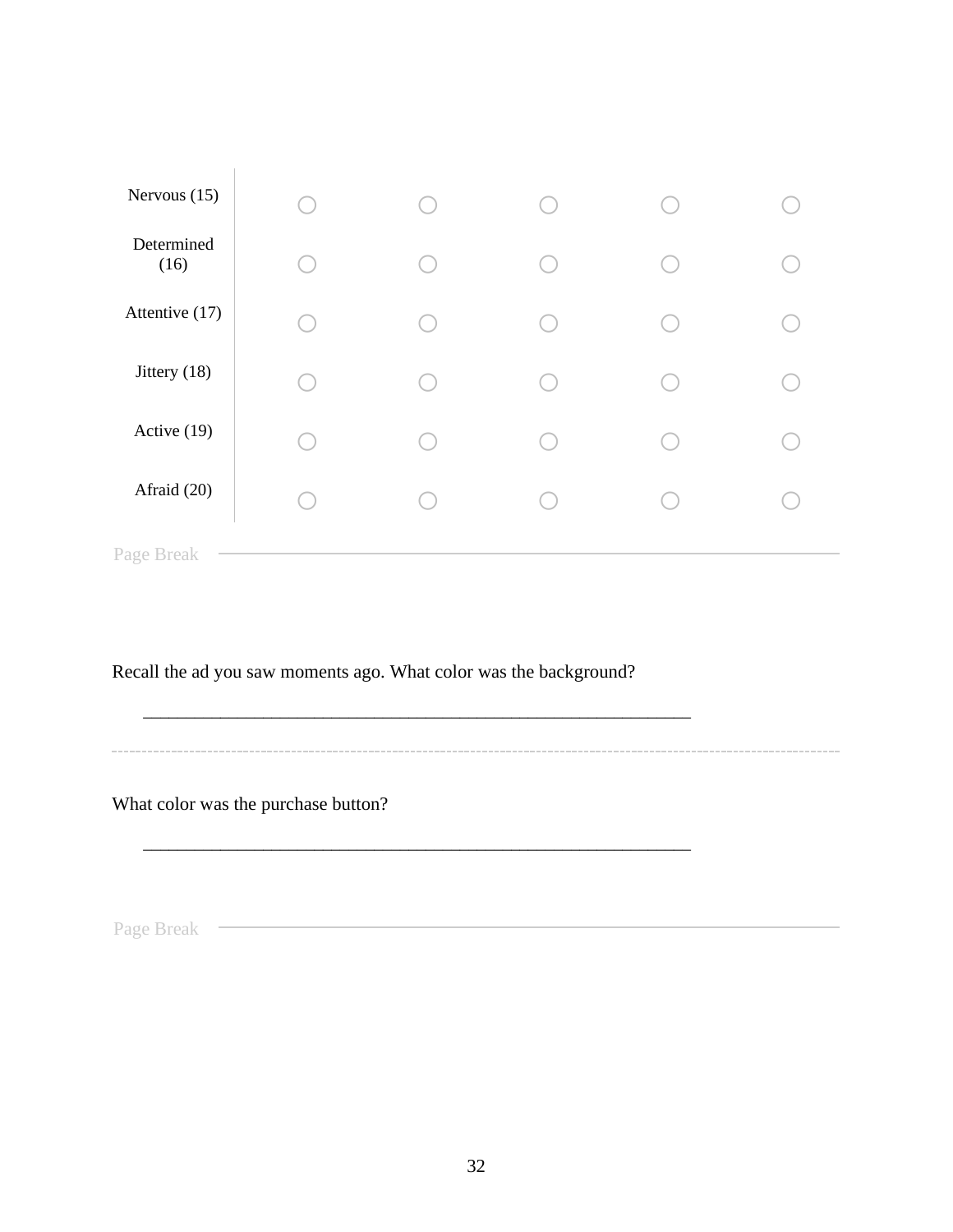Have you played a video game in the past six months?

 $\bigcirc$  Yes (1)

 $\bigcirc$  No (2)

How frequently do you play video games?

 $\bigcirc$  Never / I do not play video games 1  $\bigcirc$  2  $\bigcirc$  3  $\bigcirc$  4  $\bigcirc$  5  $\bigcirc$  6  $\bigcirc$  Every day 7

Have you ever played an online multiplayer game that features loot boxes?

 $\bigcirc$  Yes (1)  $\bigcirc$  No (2)  $\bigcirc$  Maybe / Not sure (3)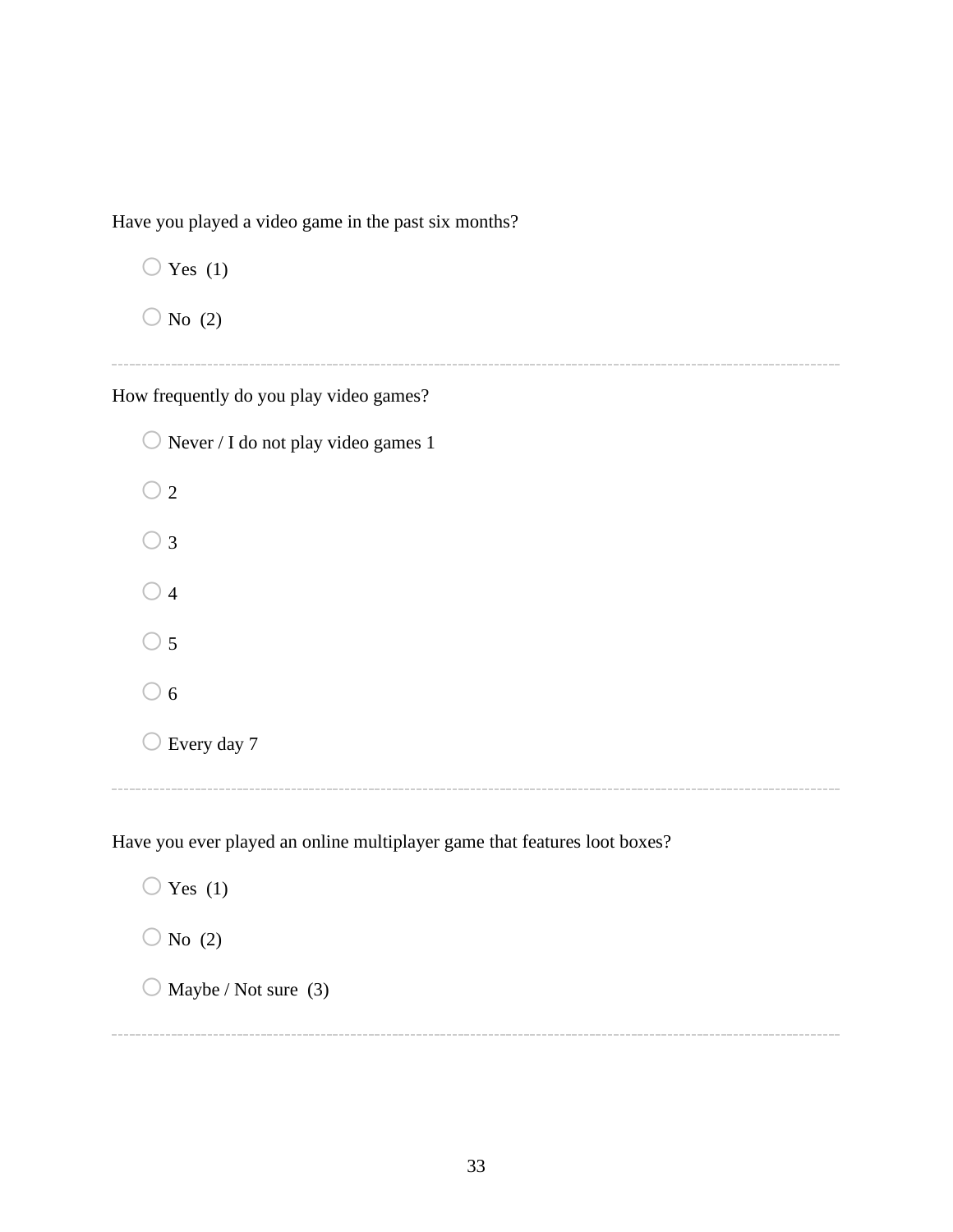If you have played a game like this, please enter the name or names of those games.

\_\_\_\_\_\_\_\_\_\_\_\_\_\_\_\_\_\_\_\_\_\_\_\_\_\_\_\_\_\_\_\_\_\_\_\_\_\_\_\_\_\_\_\_\_\_\_\_\_\_\_\_\_\_\_\_\_\_\_\_\_\_\_\_

Have you ever purchased a loot box in a video game?  $\bigcirc$  Yes (1)  $\bigcirc$  No (2)  $\bigcirc$  Maybe / Not sure (3) Have you ever spent real money on online transactions in video games?  $\bigcirc$  Yes (1)  $\bigcirc$  No (2)

Q58 Roughly how much money have you spent on online transactions in video games in the past six months? Please enter a number without the dollar sign. Estimate to the best of your ability.

\_\_\_\_\_\_\_\_\_\_\_\_\_\_\_\_\_\_\_\_\_\_\_\_\_\_\_\_\_\_\_\_\_\_\_\_\_\_\_\_\_\_\_\_\_\_\_\_\_\_\_\_\_\_\_\_\_\_\_\_\_\_\_\_

Page Break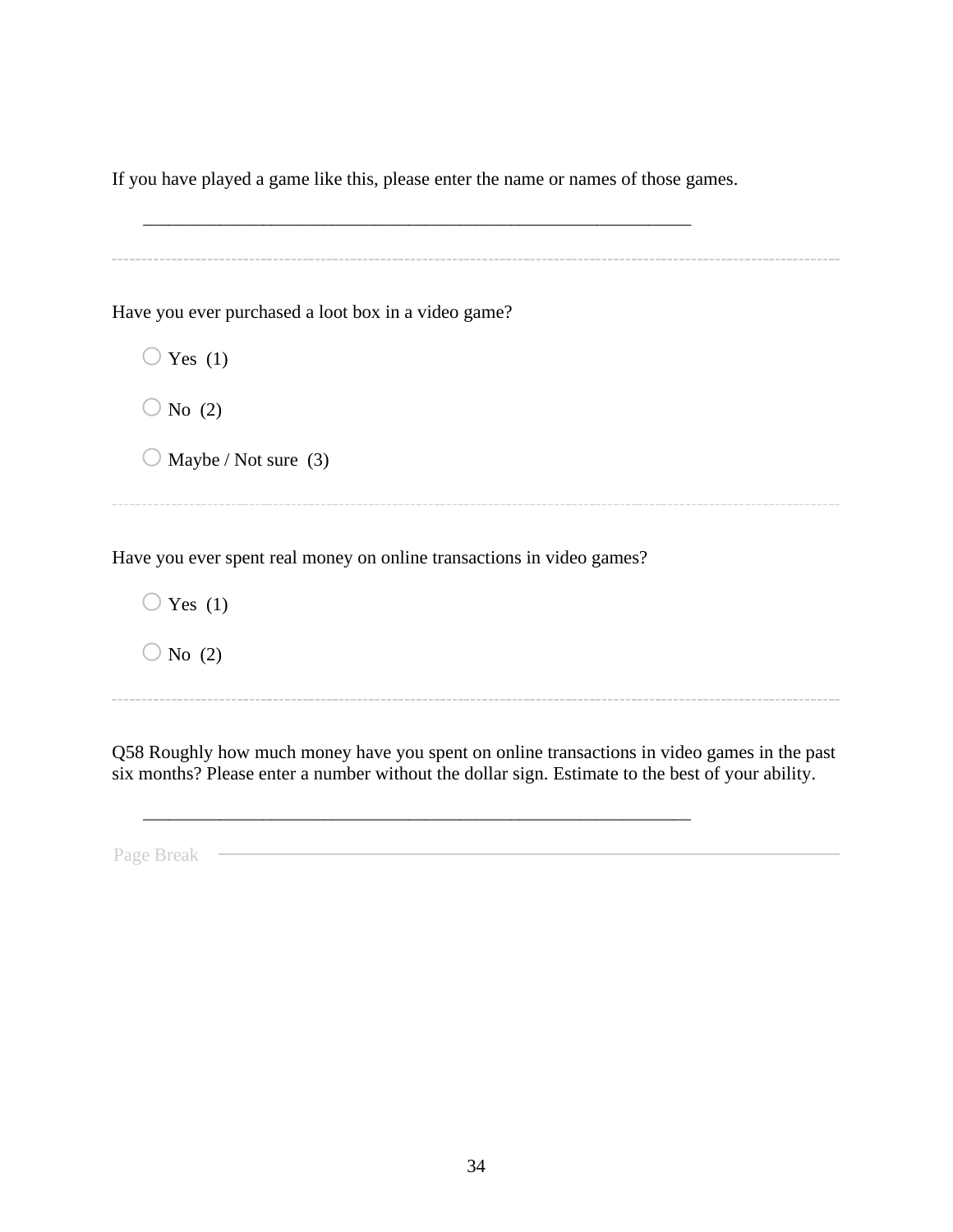| Please rate the degree to which you believe purchasing a loot box is a risky behavior. |  |  |  |  |
|----------------------------------------------------------------------------------------|--|--|--|--|
|                                                                                        |  |  |  |  |

|                                                                         | Strongly<br>Disagree<br>1(1) | 2(2) | 3(3) | 4(4) | 5(5) | 6(6) | Strongly<br>Agree<br>7(7) |
|-------------------------------------------------------------------------|------------------------------|------|------|------|------|------|---------------------------|
| Purchasing<br>a loot box<br>is a risky<br>behavior.<br>$\left(1\right)$ |                              |      |      |      |      |      |                           |

Please rate the degree to which you believe purchasing a loot box is gambling.

|                                                           | Strongly<br>Disagree<br>1(1) | 2(2) | 3(3) | 4(4) | 5(5) | 6(6) | Strongly<br>Agree<br>7(7) |
|-----------------------------------------------------------|------------------------------|------|------|------|------|------|---------------------------|
| Purchasing<br>a loot box<br><b>1S</b><br>gambling.<br>(1) |                              |      |      |      |      |      |                           |

Adapted from the DOSPERT (Blais, A.-R., & Weber, E. U., 2006)

Please rate the degree to which you agree with the following statements.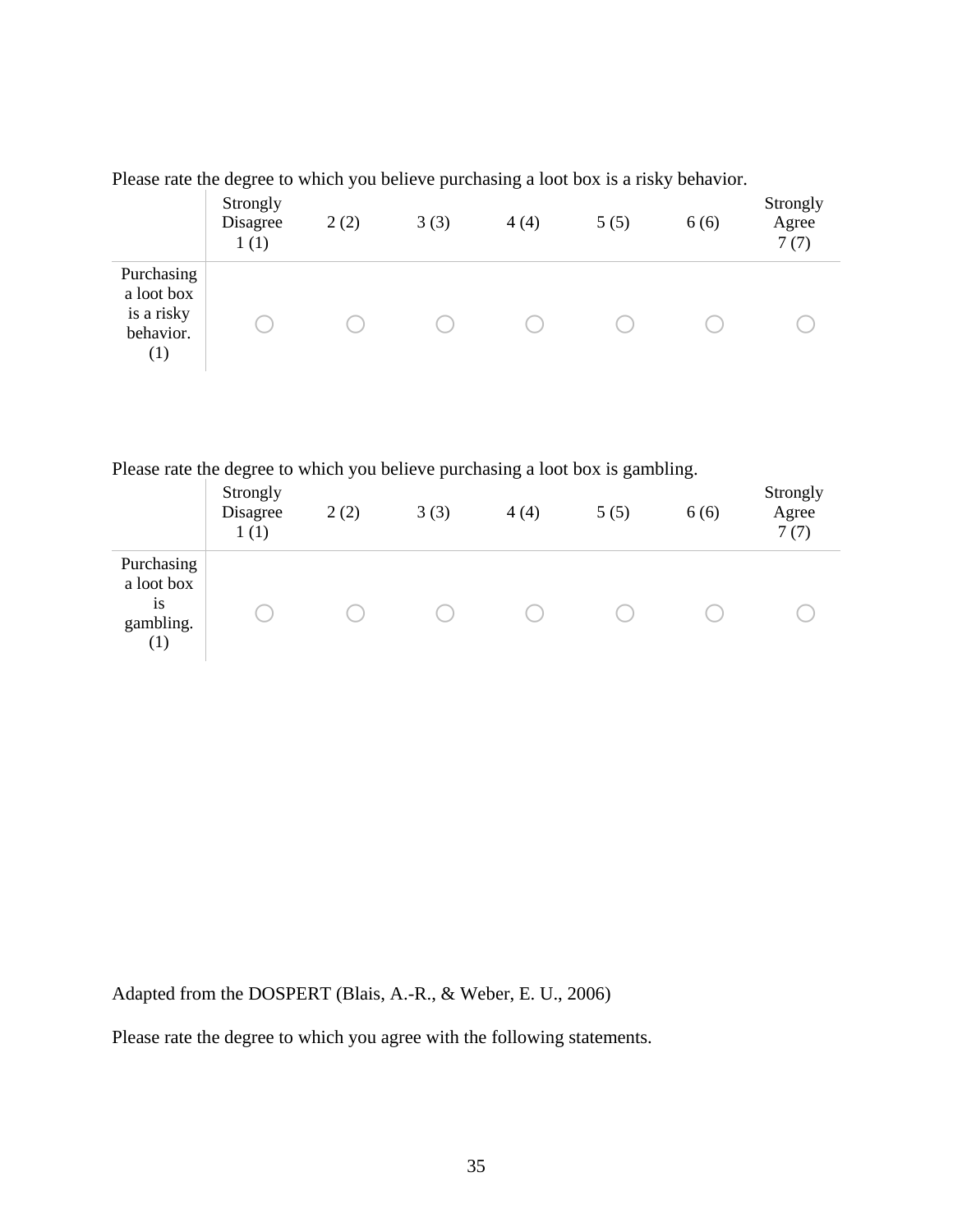|                                                                                | Strongly<br>Disagree<br>1(1) | 2(2) | 3(3) | 4(4) | 5(5) | 6(6) | Strongly<br>Agree<br>7(7) |
|--------------------------------------------------------------------------------|------------------------------|------|------|------|------|------|---------------------------|
| Taking<br>risks<br>makes life<br>more fun.<br>(1)                              |                              |      |      |      |      |      |                           |
| My<br>friends<br>would say<br>that I'm a<br>risk-taker.<br>(2)                 |                              |      |      |      |      |      |                           |
| I enjoy<br>taking<br>risks in<br>${\rm most}$<br>aspects of<br>my life.<br>(3) |                              |      |      |      |      |      |                           |
| I would<br>take a risk<br>even if it<br>meant I<br>might get<br>hurt. $(4)$    |                              |      |      |      |      |      |                           |
| Taking<br>risks is an<br>important<br>part of my<br>life. $(5)$                |                              |      |      |      |      |      |                           |
| I<br>commonly<br>make<br>risky<br>decisions.<br>(6)                            |                              |      |      |      |      |      |                           |
| I am a<br>believer in<br>taking<br>chances.<br>(7)                             |                              |      |      |      |      |      |                           |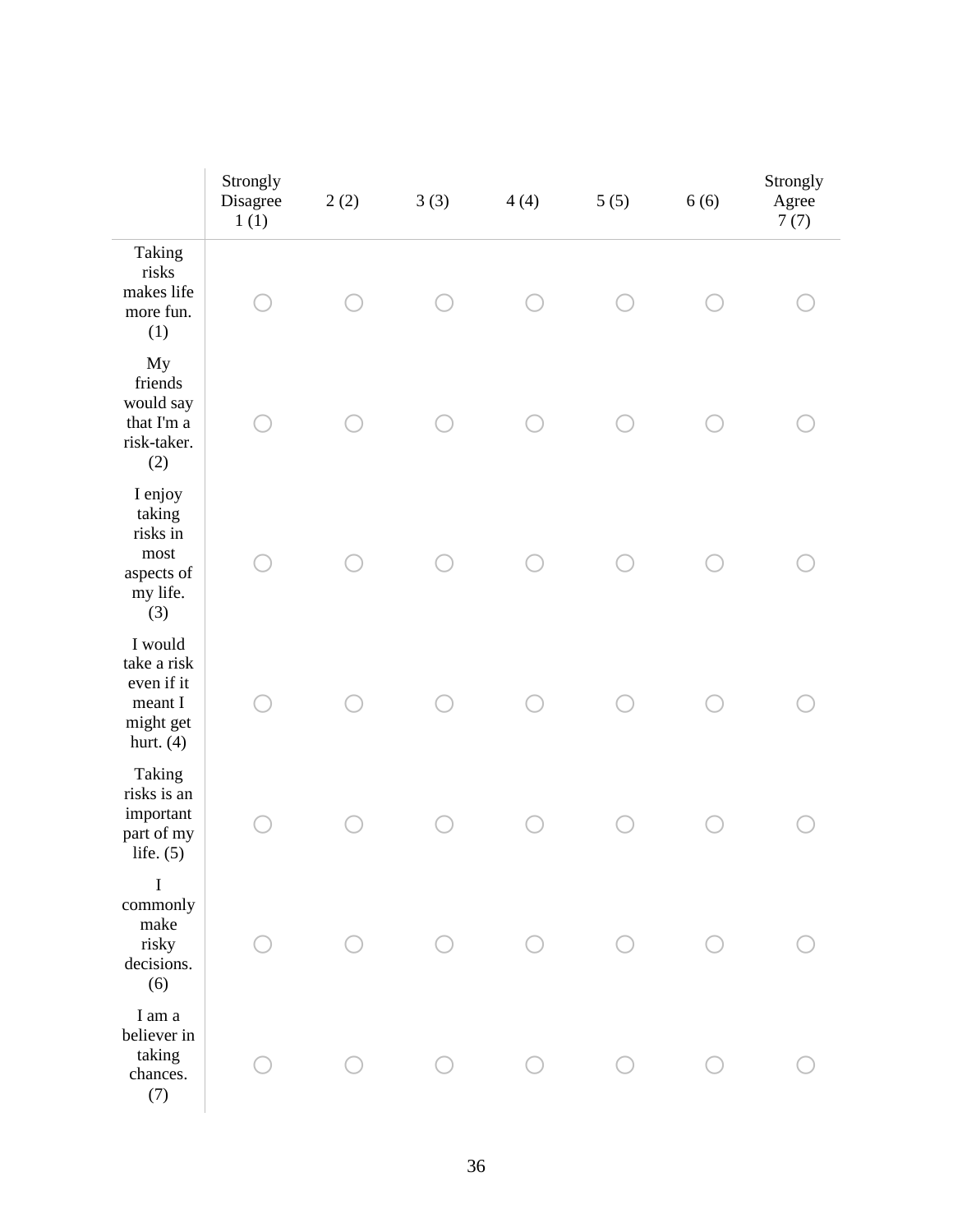| I am<br>attracted,<br>rather than<br>scared, by<br>risk. (8) |                                |  |  |  |  |  |  |  |  |
|--------------------------------------------------------------|--------------------------------|--|--|--|--|--|--|--|--|
| Have you ever bet or gambled for money or possessions?       |                                |  |  |  |  |  |  |  |  |
| $\bigcirc$ Yes (1)<br>No $(2)$                               |                                |  |  |  |  |  |  |  |  |
| Page Break                                                   |                                |  |  |  |  |  |  |  |  |
| Gender What is your gender?                                  |                                |  |  |  |  |  |  |  |  |
| Male $(1)$                                                   |                                |  |  |  |  |  |  |  |  |
| Female (2)                                                   |                                |  |  |  |  |  |  |  |  |
|                                                              | Other/Prefer Not to Answer (3) |  |  |  |  |  |  |  |  |
|                                                              |                                |  |  |  |  |  |  |  |  |
| Age What is your age?                                        |                                |  |  |  |  |  |  |  |  |

\_\_\_\_\_\_\_\_\_\_\_\_\_\_\_\_\_\_\_\_\_\_\_\_\_\_\_\_\_\_\_\_\_\_\_\_\_\_\_\_\_\_\_\_\_\_\_\_\_\_\_\_\_\_\_\_\_\_\_\_\_\_\_\_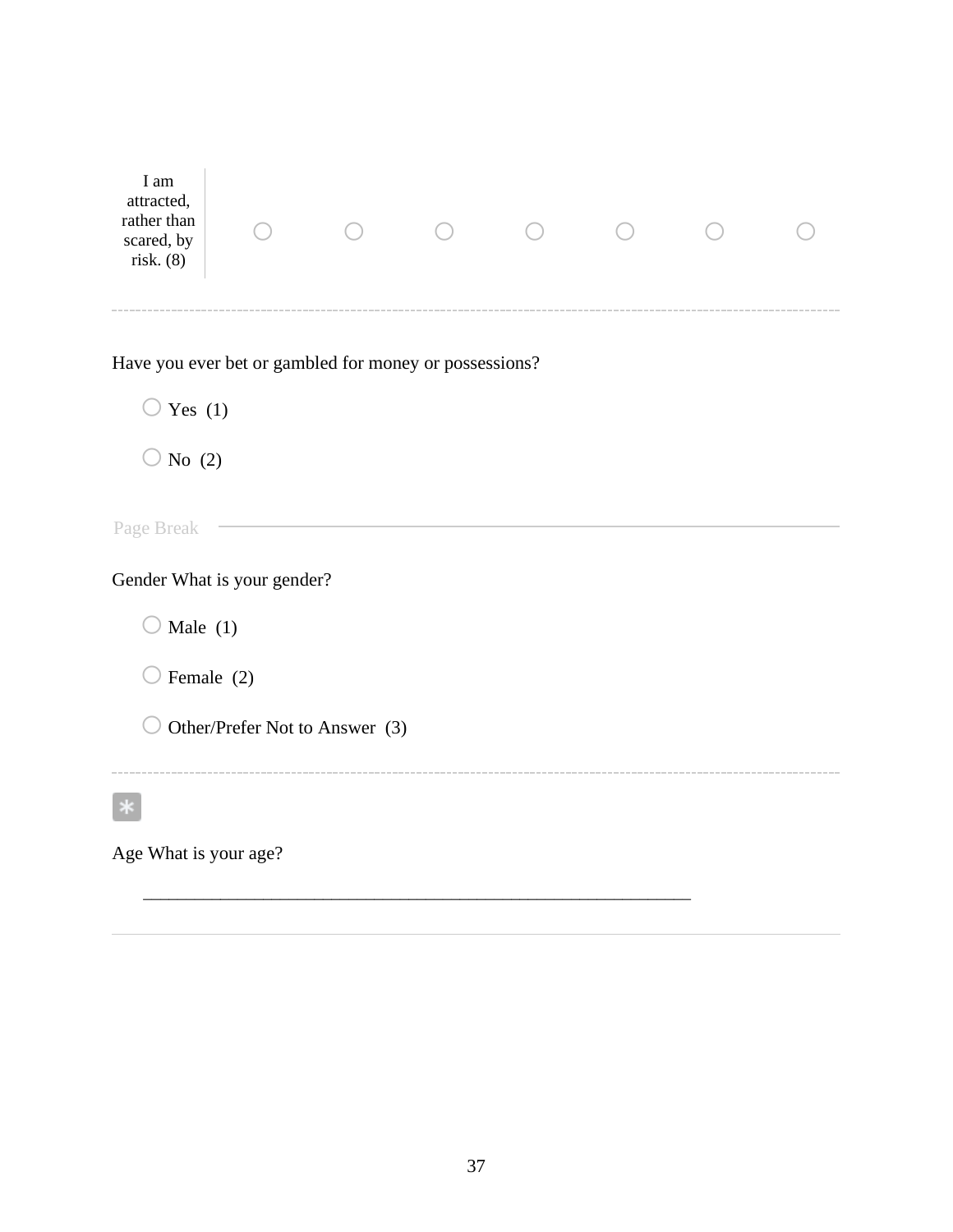# <span id="page-42-0"></span>**APPENDIX B: STIMULI**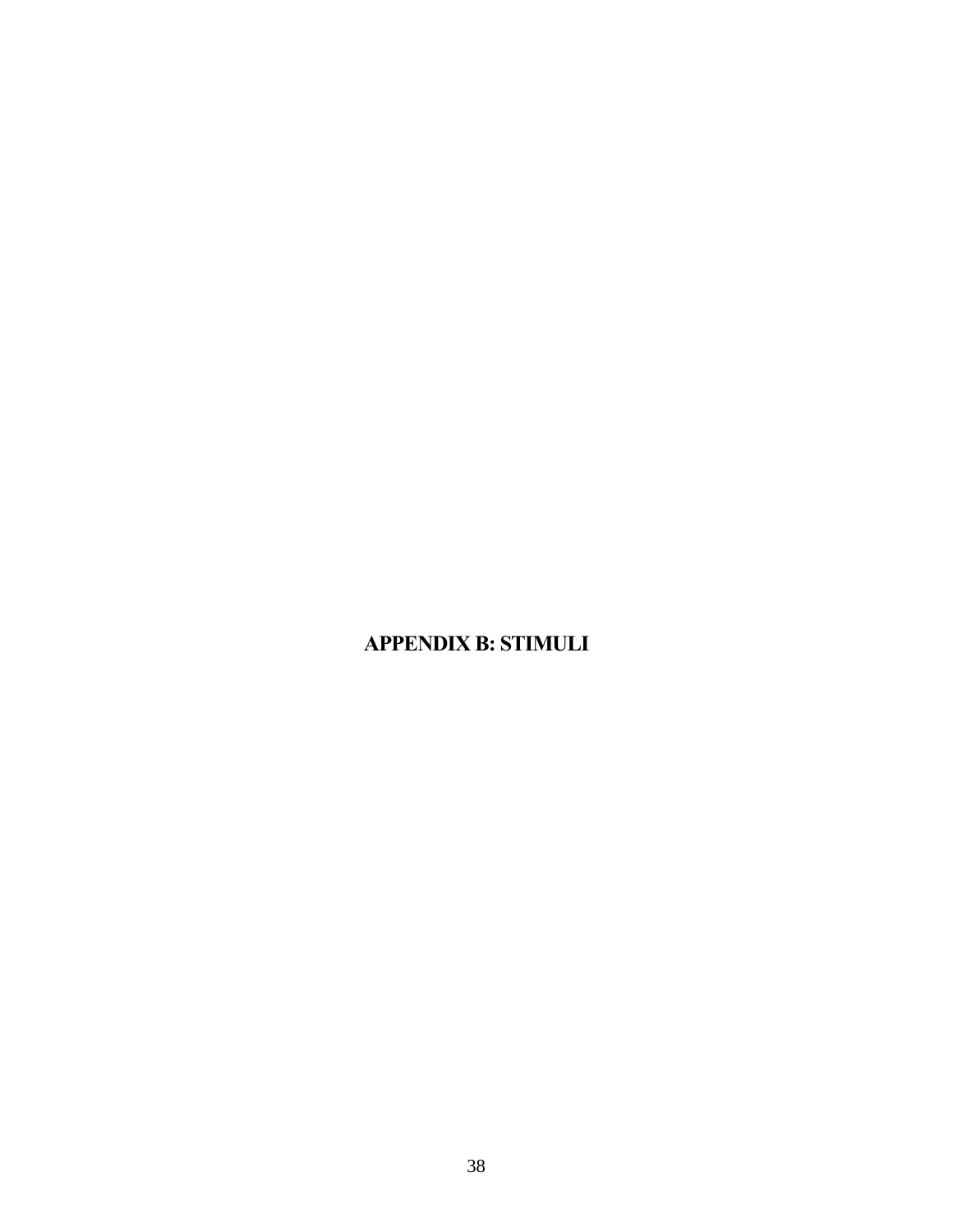### Figure 1 - Control



# **Loot Box Special!** Only 100 Gold - Limited Time Only!

# **Unlock Box Now!**

Contents: In this box, you will receive five items consisting of avatar icons, character skins,<br>and/or character poses.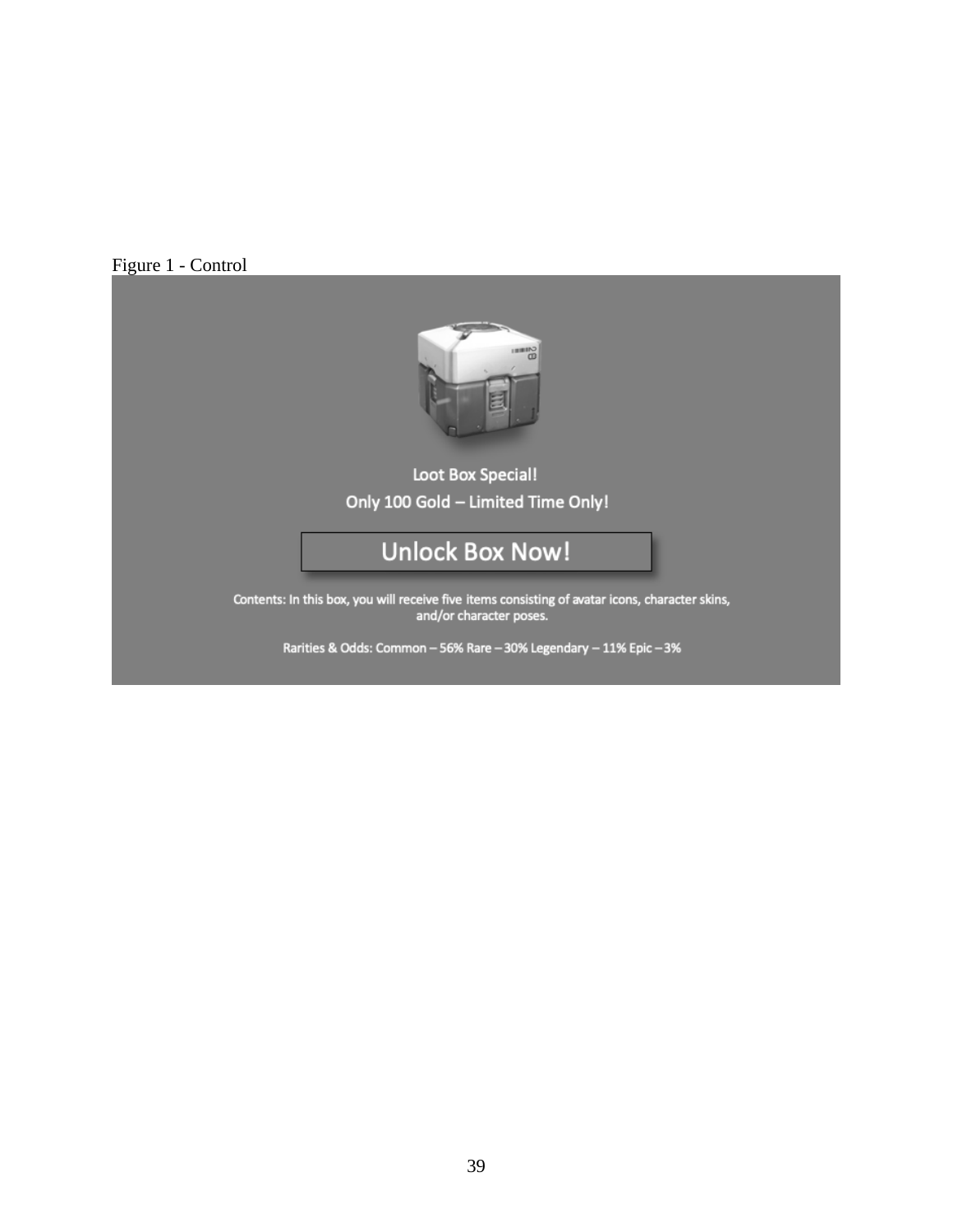



## **Loot Box Special!** Only 100 Gold - Limited Time Only!

# **Unlock Box Now!**

Contents: In this box, you will receive five items consisting of avatar icons, character skins, and/or character poses.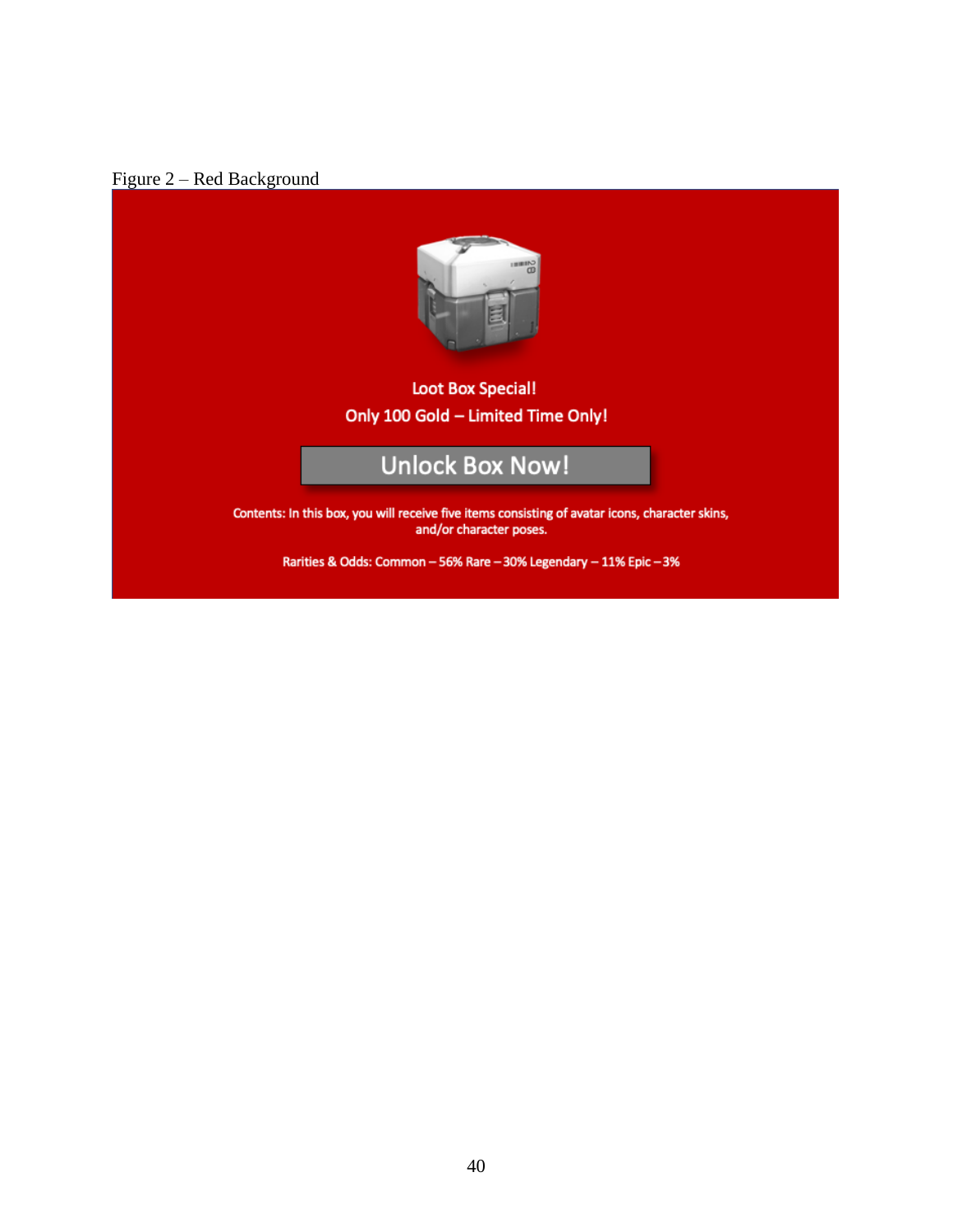## Figure 3 – Blue Background



# **Loot Box Special!** Only 100 Gold - Limited Time Only!

# **Unlock Box Now!**

Contents: In this box, you will receive five items consisting of avatar icons, character skins, and/or character poses.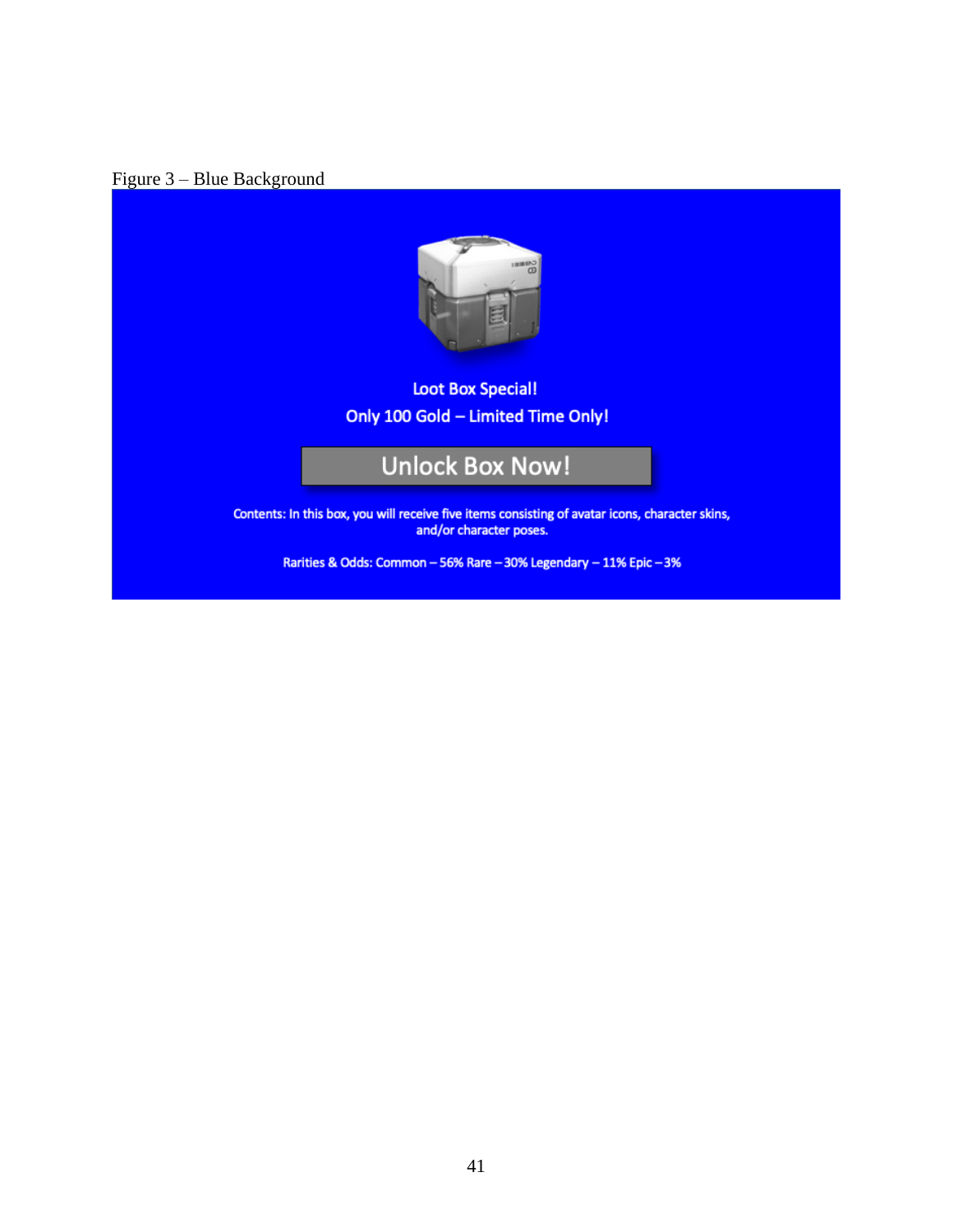



# Loot Box Special! Only 100 Gold - Limited Time Only!

# **Unlock Box Now!**

Contents: In this box, you will receive five items consisting of avatar icons, character skins,<br>and/or character poses.